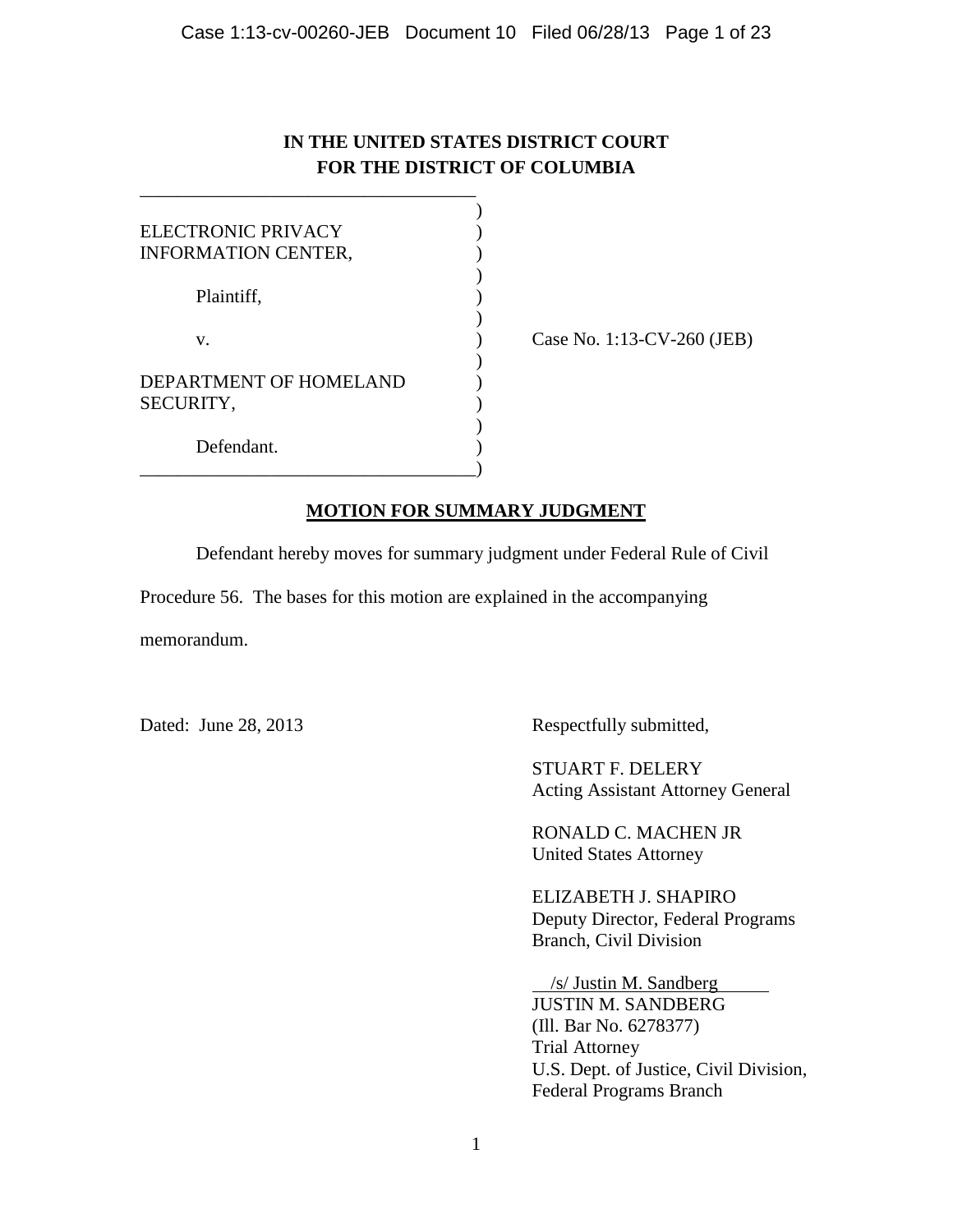20 Mass. Ave., NW, Rm. 7302 Washington, DC 20001 (202) 514-5838 phone (202) 616-8202 fax justin.sandberg@usdoj.gov

Attorneys for Defendant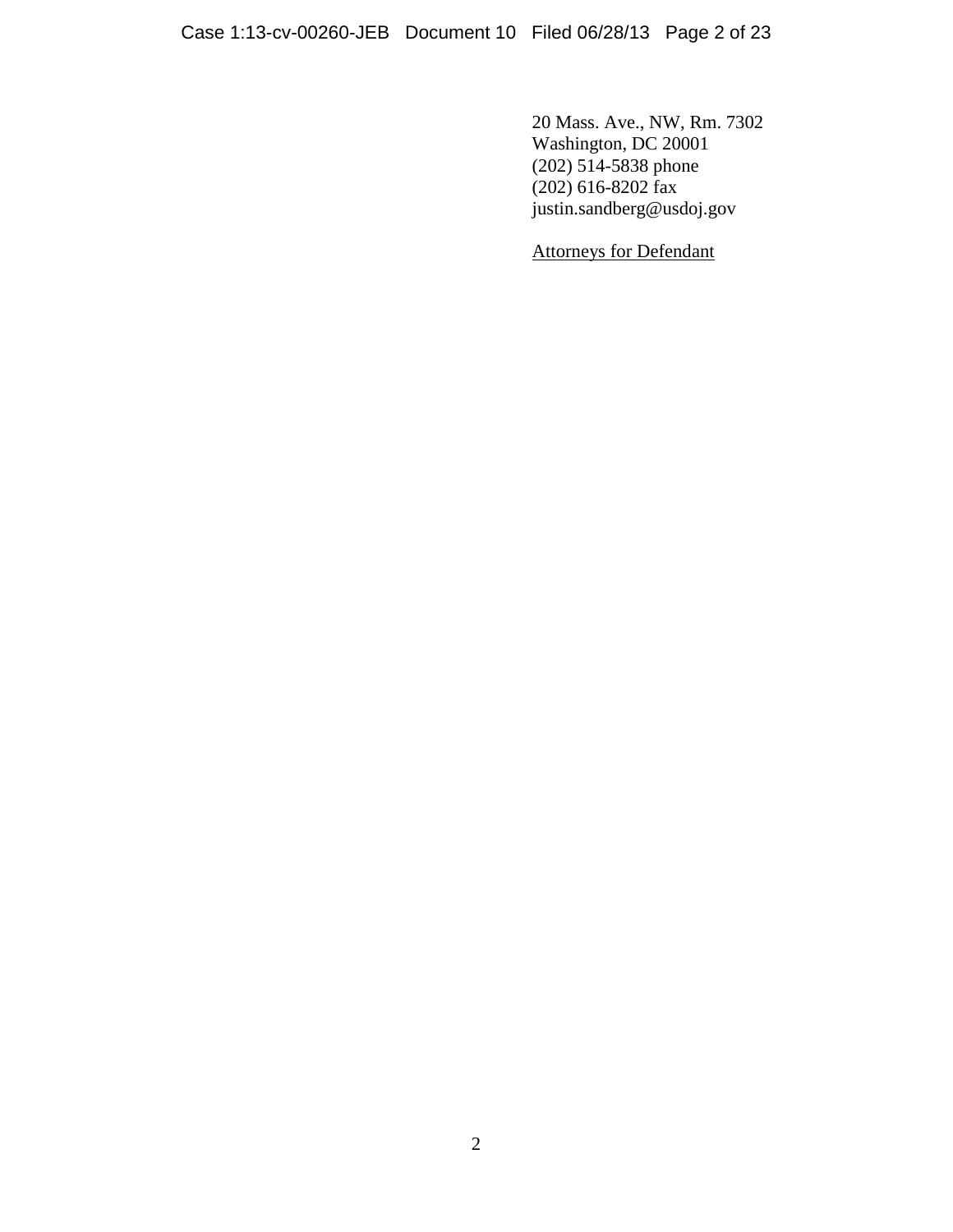# **IN THE UNITED STATES DISTRICT COURT FOR THE DISTRICT OF COLUMBIA**

| ELECTRONIC PRIVACY         |  |
|----------------------------|--|
| <b>INFORMATION CENTER,</b> |  |
|                            |  |
| Plaintiff,                 |  |
|                            |  |
| V.                         |  |
|                            |  |
| DEPARTMENT OF HOMELAND     |  |
| SECURITY,                  |  |
|                            |  |
| Defendant.                 |  |

\_\_\_\_\_\_\_\_\_\_\_\_\_\_\_\_\_\_\_\_\_\_\_\_\_\_\_\_\_\_\_\_\_\_\_\_)

\_\_\_\_\_\_\_\_\_\_\_\_\_\_\_\_\_\_\_\_\_\_\_\_\_\_\_\_\_\_\_\_\_\_\_\_

Case No. 1:13-CV-260 (JEB)

# **MEMORANDUM IN SUPPORT OF SUMMARY JUDGMENT**

#### **INTRODUCTION**

Plaintiff Electronic Privacy Information Center (EPIC) has sued the Department of Homeland Security (DHS) under the Freedom of Information Act (FOIA), 5 U.S.C. § 552. This suit stems from EPIC's request for records detailing a process for shutting down wireless networks to prevent, among other things, the remote detonation of bombs. The complaint raises three claims, but one – based on DHS's alleged failure to meet statutory deadlines, Compl. ¶¶ 39-42 – has been rendered moot by the filing of this motion. *See Atkins v. Dep't of Justice,* 1991 WL 185084, at \*1 (D.C. Cir. Sept. 18, 1991); *Muttitt v. Dep't of State*, 2013 WL 781709, \*9 (D.D.C. March 4, 2013). The remaining claims raise two basic questions: (1) did the agency conduct an adequate search; and (2) did the agency properly withhold any responsive documents that are subject to the FOIA. The answer to both questions is "yes." The agency conducted an adequate search – it located the only document subject to the FOIA that is responsive to EPIC's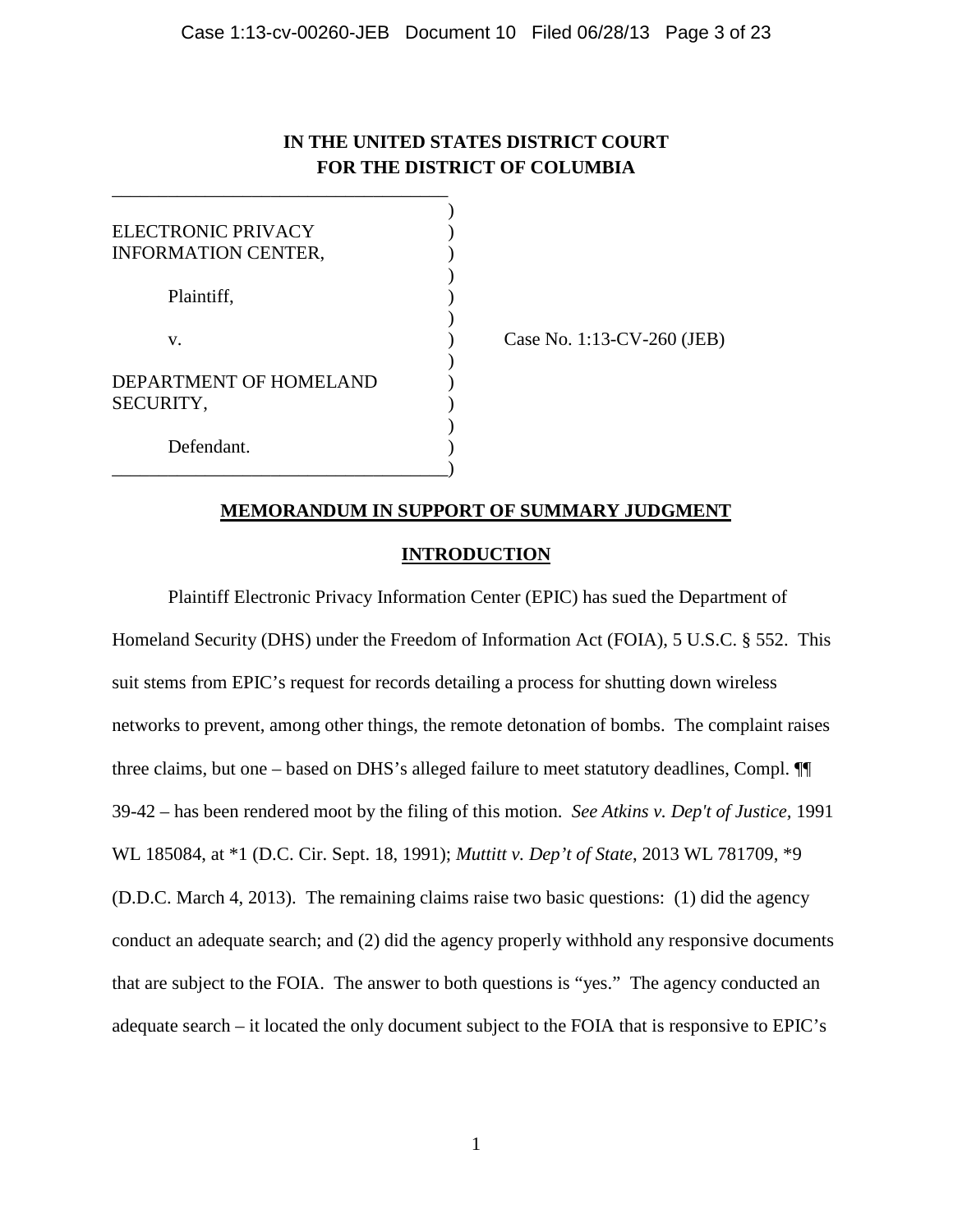request – and has properly withheld portions of that document under Exemptions 6,  $7(C)$ ,  $7(E)$ , 7(F).

As DHS located the sole document responsive to the FOIA request, EPIC's challenge to the sufficiency of the search should be dismissed as moot. In the alternative, the Court should enter judgment in DHS's favor because it conducted a search reasonably calculated to locate responsive records. The Court should also enter judgment in DHS's favor with respect to its decision to withhold the document in part. $<sup>1</sup>$ </sup>

# **FACTUAL AND PROCEDURAL BACKGROUND**

EPIC submitted a FOIA request to DHS seeking three specific categories of records:

- 1) The full text of Standard Operating Procedure 303;
- 2) The full text of the pre-determined 'series of questions' that determines if a shutdown is necessary; [and]
- 3) Any executing protocols or guidelines related to the implementation of Standard Operating Procedure 303, distributed to DHS, other federal agencies, or private companies, including protocols related to oversight of shutdown determinations.

EPIC FOIA Request, July 10, 2012, at 3 (attached as Ex. 1). Generally speaking, Standard

Operating Procedure (SOP) 303 describes a "'shutdown and restoration process for use by

commercial and private wireless networks during national crisis.'" *Id.* (quoting the National

Security Telecommunications Advisory Committee [NSTAC], NSTAC Issue Review 2006-07 at

139 (2007) available at http://www.ncs.gov/nstac/reports/2007/2006-2007%20NSTAC%20Issue

% 20Review.pdf.). More specifically, SOP 303 details a process for the "deactivation of

wireless networks" to "deter the triggering of radio-activated improvised explosive devices."

Declaration of James V.M.L. Holzer, Senior Director of FOIA Operations for the DHS Privacy

Office, June 28, 2013, ¶ 25 (attached as Ex. 2).

 $\overline{a}$ 

<sup>&</sup>lt;sup>1</sup> DHS is providing EPIC with the non-exempt portions of the record today.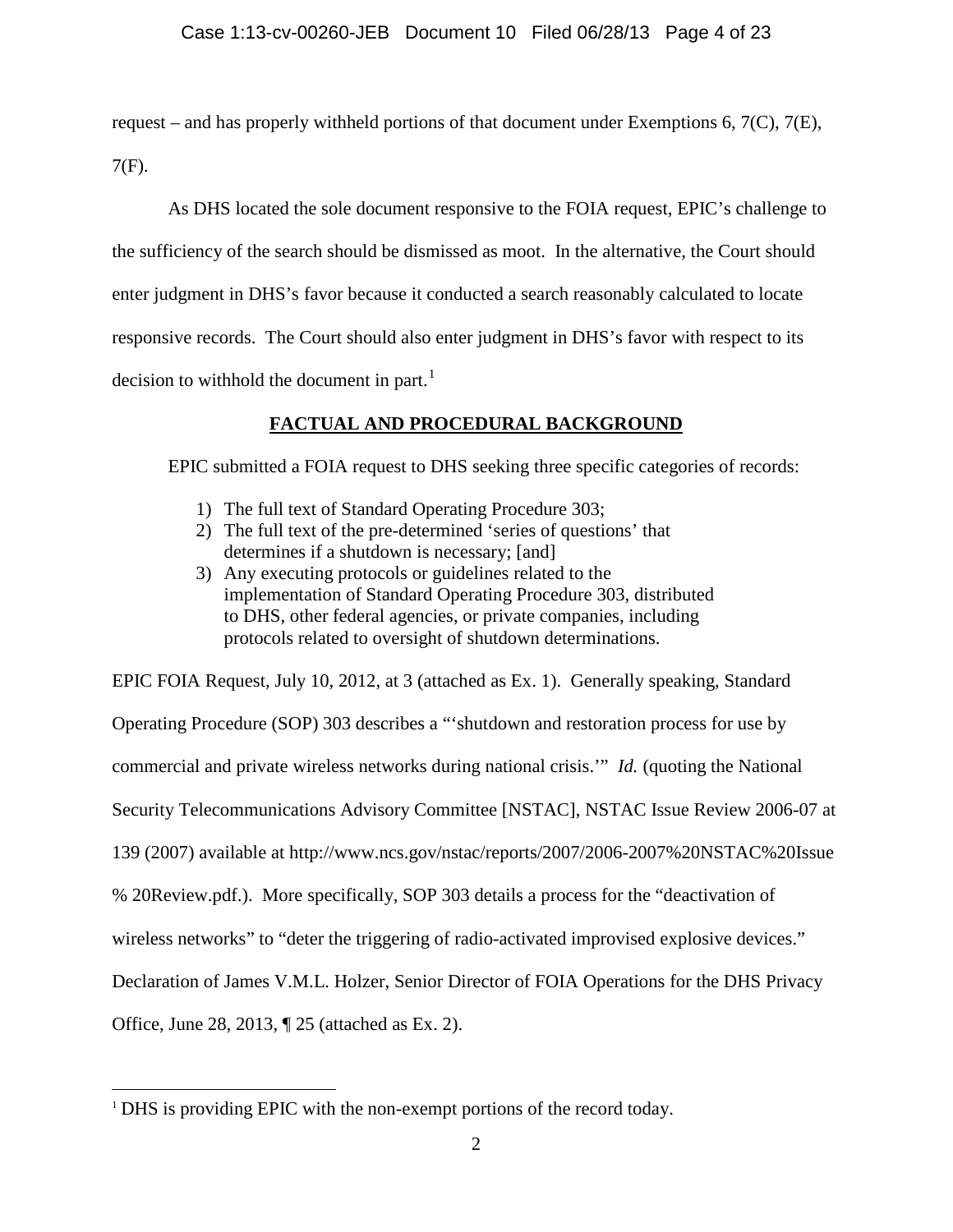# Case 1:13-cv-00260-JEB Document 10 Filed 06/28/13 Page 5 of 23

 DHS conducted a search for responsive documents subject to the FOIA but initially located none. Letter from Mia Day, DHS FOIA Program Specialist, to Amie L. Stepanovich, Assoc. Litigation Counsel, EPIC, Aug. 21, 2012 (attached as Ex. 3). (These searches are described below and in the in the attached Holzer Declaration.) EPIC appealed the agency's determination that there were no responsive documents subject to the FOIA, arguing that DHS had failed to perform an adequate search. EPIC Admin. Appeal, Sept. 13, 2012 (attached as Ex. 4). On appeal, the Office of the Chief Administrative Law Judge for the U.S. Coast Guard, which handles certain FOIA appeals for DHS, concluded that DHS had not sufficiently demonstrated the adequacy of its search. Decision Letter from Joanna Sherry, Attorney Advisor, Office of the Chief ALJ, to Stepanovich, March 25, 2013, at 1 (attached as Ex. 5). The matter was remanded to the agency for further review. *Id.* After this administrative remand, DHS conducted additional searches. The agency located the only responsive document subject to the FOIA – a copy of SOP 303. Holzer Decl.  $\P$  19, 21. DHS is withholding large portions of this document under FOIA Exemptions 7(E) and 7(F), and smaller segments under Exemptions 6 and 7(C).

#### **STANDARD OF REVIEW**

Summary judgment is appropriate when there is no genuine issue as to any material fact and the moving party is entitled to judgment as a matter of law. *See* Fed. R. Civ. P. 56(a); *Diamond v. Atwood*, 43 F.3d 1538, 1540 (D.C. Cir. 1995). FOIA actions are typically resolved on summary judgment. *Reliant Energy Power Generation, Inc. v. FERC*, 520 F. Supp. 2d 194, 200 (D.D.C. 2007). With respect to a claim regarding the adequacy of a search, a court may enter summary judgment based solely on information in an agency declaration when it describes in reasonable detail a search reasonably calculated to uncover all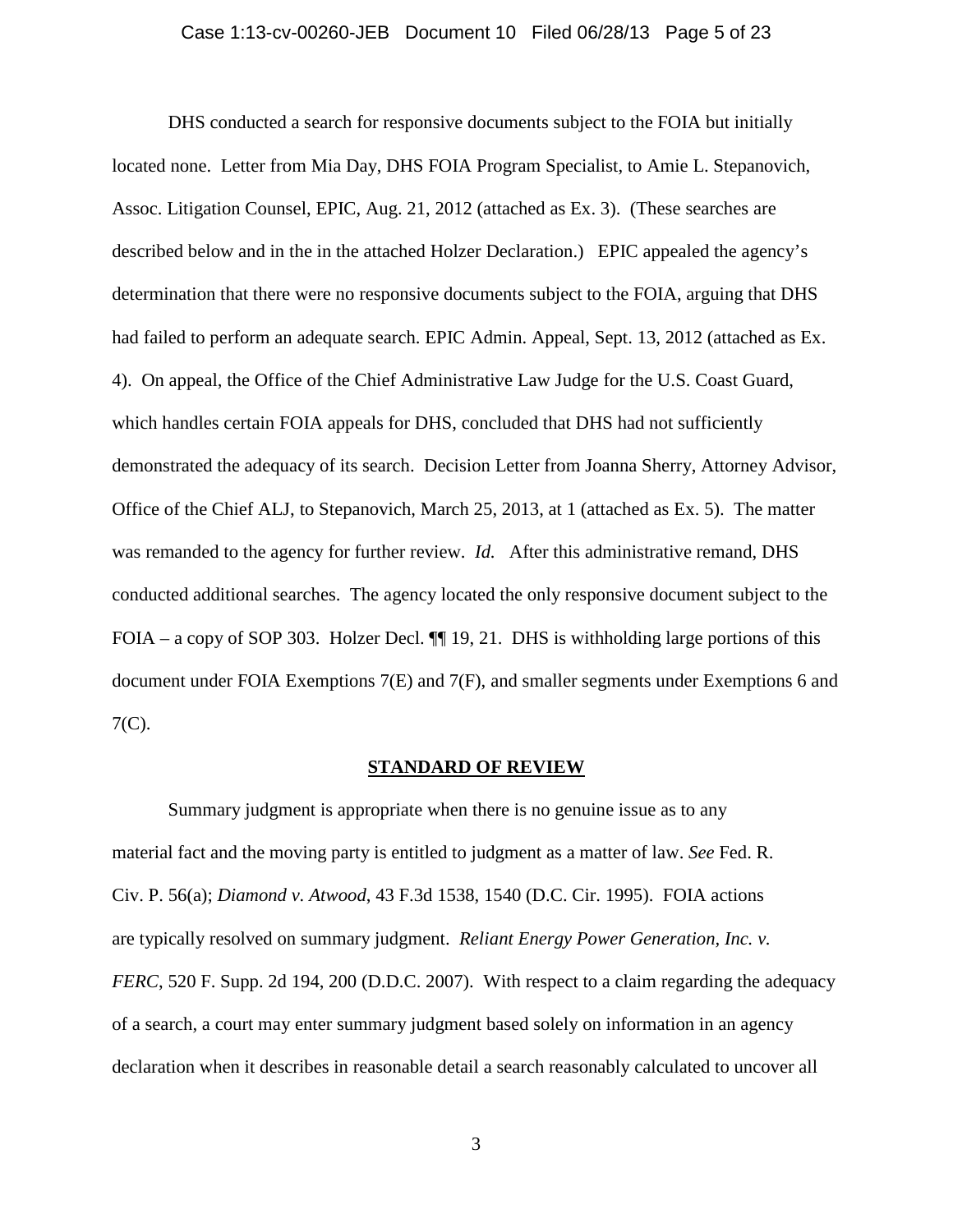#### Case 1:13-cv-00260-JEB Document 10 Filed 06/28/13 Page 6 of 23

relevant documents. *Thornton-Bey v. Exec. Office for U.S. Attorneys,* 844 F. Supp. 2d 159, 163 (D.D.C. 2012). With regard to exemption claims, an agency declaration suffices when the declaration describes "the documents and the justifications for nondisclosure with reasonably specific detail, demonstrate[s] that the information withheld logically falls within the claimed exemption, and [is] not controverted by either contrary evidence in the record [ ]or by evidence of agency bad faith." *Military Audit Project v. Casey*, 656 F.2d 724, 738 (D.C. Cir. 1981). Agency declarations are "accorded a presumption of good faith, which cannot be rebutted by purely speculative claims about the existence and discoverability of other documents." *SafeCard Servs., Inc. v. SEC*, 926 F.2d 1197, 1200 (D.C. Cir. 1991) (quotation marks omitted).

#### **ARGUMENT**

## **I. DHS Performed A Search Reasonably Calculated to Discover Responsive Documents**

On summary judgment in a FOIA case, the agency must demonstrate that it has conducted an adequate search. To do so, it must explain the "scope and method of the search" in "reasonable detail[,]" but need not provide "meticulous documentation [of] the details of an epic search." *Perry v. Block*, 684 F.2d 121, 127 (D.C. Cir. 1982). The agency must show "that it made a good faith effort to conduct a search for the requested records, using methods which can be reasonably expected to produce the information requested." *Oglesby v. U.S. Dep't of the Army*, 920 F.2d 57, 68 (D.C. Cir. 1990). "There is no requirement that an agency search every record system." *Id.* Moreover, "the issue to be resolved is not whether there might exist any other documents possibly responsive to the request, but rather whether the *search* for those documents was *adequate*." *Weisberg v. Dep't of Justice*, 745 F.2d 1476, 1485 (D.C. Cir. 1984) (italics in original); *see also Yelder v. Dep't of Defense*, 577 F. Supp. 2d 342, 344-46 (D.D.C. 2008). "[A] search need not be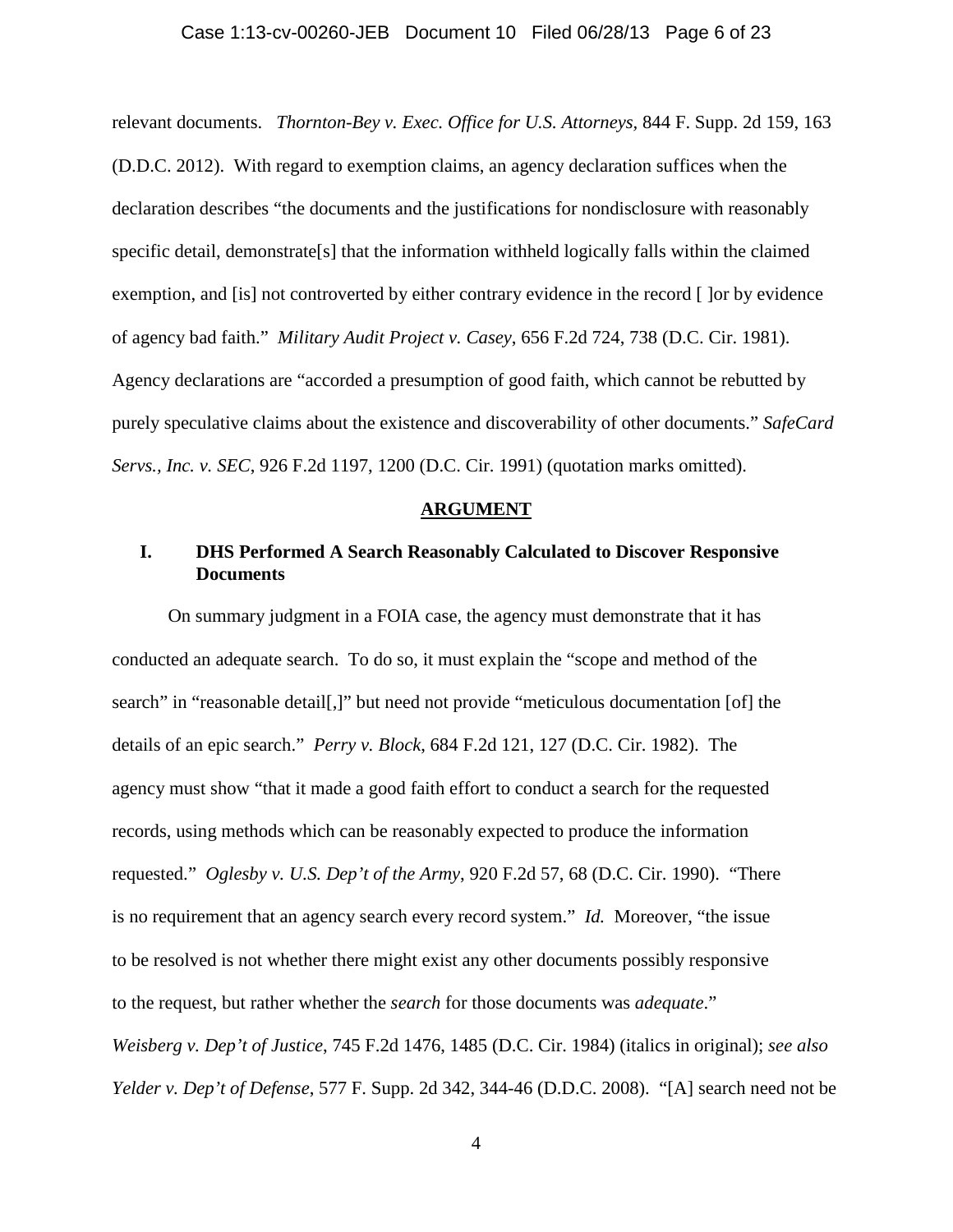#### Case 1:13-cv-00260-JEB Document 10 Filed 06/28/13 Page 7 of 23

perfect, only adequate, and adequacy is measured by the reasonableness of the effort in light of the specific request." *Meeropol v. Meese*, 790 F.2d 942, 956 (D.C. Cir. 1986).Conducting a "reasonable" search is a process that requires "both systemic and case specific exercises of discretion and administrative judgment and expertise." *Schrecker v. Dep't of Justice*, 349 F.3d 657, 662 (D.C. Cir. 2003) (quoting *Johnson v. Exec. Office for U.S. Attorneys*, 310 F.3d 771, 776 (D.C. Cir. 2002)).

As a threshold matter, EPIC's challenge to the sufficiency of the search is moot. A plaintiff must establish that the court has jurisdiction over each claim. *See DaimlerChrysler Corp. v. Cuno*, 547 U.S. 332, 352-54 (2006). A claim is moot if there is no meaningful relief that a court can grant. *United States v. Garde*, 848 F.2d 1307, 1309 (D.C. Cir. 1988). Other than ordering DHS to more specifically describe the search that it already conducted, the only relief that the Court could grant to EPIC with regard to its sufficiency-of-the-search claim would be an order remanding the case to the agency and instructing it to perform a reasonable search. *See People for the Ethical Treatment of Animals, Inc. v. Bureau of Indian Affairs*, 800 F. Supp. 2d 173, 178 n. 2 (D.D.C. 2011). But such an order would not provide meaningful relief here because DHS has already located the only information sought by EPIC. EPIC sought only SOP 303 and the two closely related categories of implementing documents (*i.e.*, those containing the full text of the authentication questions and any executing protocols). EPIC FOIA Request at 3 (attached as Ex. 1). It did not seek drafts of these documents, internal emails discussing these documents, or anything else. *See id*. DHS located SOP 303, which contains all three categories of records sought by EPIC. As the Holzer declaration explains, the component of DHS that authored the document, and which implements it, stated that "there are no other documents that contain either the full text of the questions or any executing protocols or guidelines." Holzer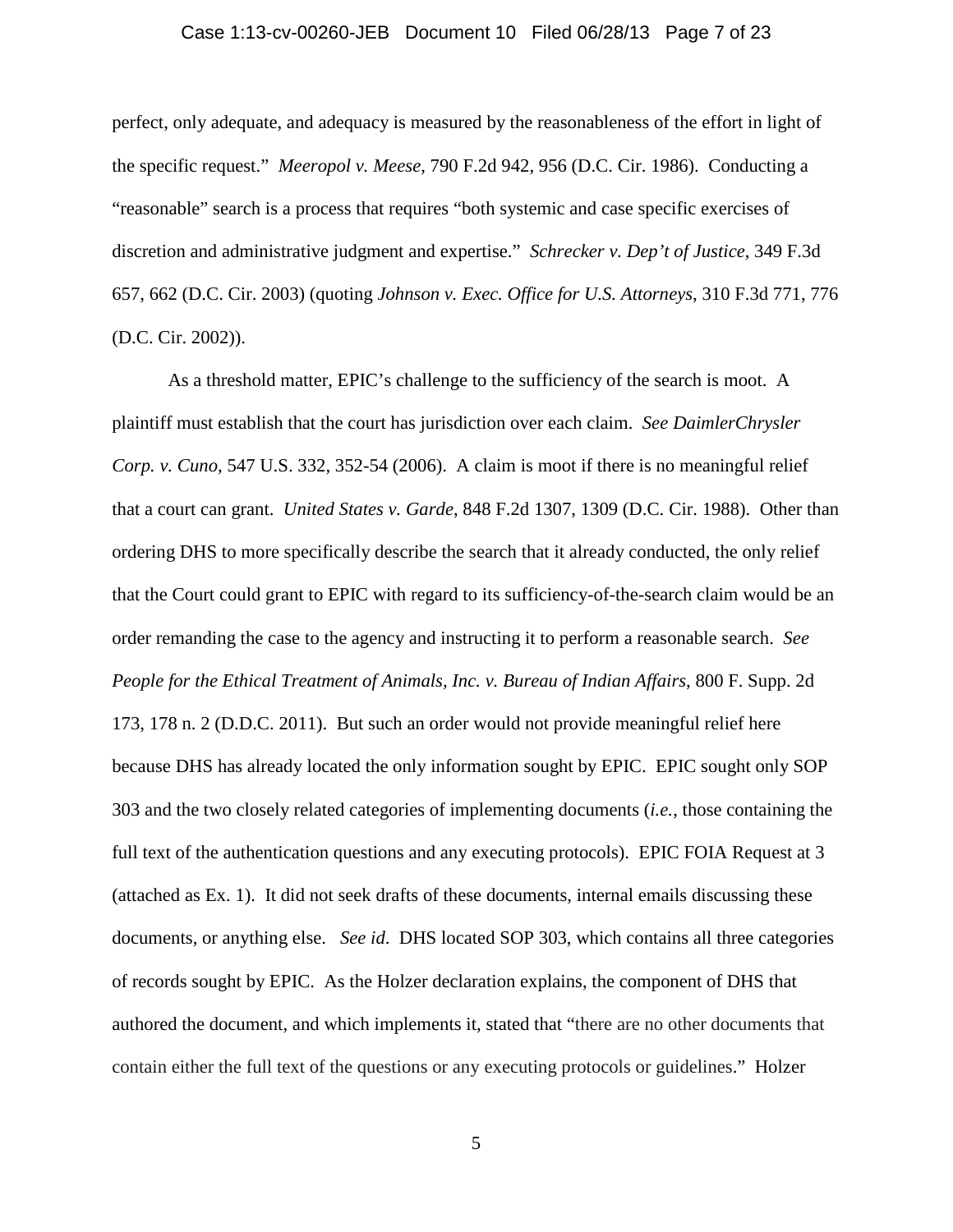#### Case 1:13-cv-00260-JEB Document 10 Filed 06/28/13 Page 8 of 23

Decl. ¶ 19. Thus, DHS found the documents requested by EPIC, there is nothing left to search for, and the claim is moot.

In any case, DHS performed a search reasonably calculated to produce the information requested. Upon receiving the FOIA request, DHS's Privacy Office, which directs the agency's FOIA operation, contacted the four components of the agency most likely to have responsive records: (1) the DHS Management Directorate, (2) the Office of the Chief Information Officer (OCIO), (3) the Under Secretary for Management, and (4) the National Protection and Programs Directorate (NPPD). Holzer Decl.  $\P\P$  10, 12. The Management Directorate and the Under Secretary's offices were contacted because each office has a "broad portfolio" of responsibilities and, consequently, "often will know about a policy, procedure or initiative." *Id.* ¶¶ 12, 13. The Privacy Office contacted the OCIO because the request related to communications and that office "is often involved in, and consulted on, information and communication issues." *Id.* ¶ 13. Finally, the Privacy Office contacted the NPPD because the FOIA request specifically mentioned a former organization within the NPPD, namely, the National Communications System, and a current organization within the NPPD, the National Coordinating Center for Communications. *Id.* 10; EPIC FOIA Request at 1 (attached as Ex. 1).

The Management Directorate, the OCIO, and the Under Secretary' s office each conducted searches for responsive records. "These offices do not have one database to search for records that are responsive to [FOIA] . . . requests." Holzer Decl. ¶ 15. Thus, each searched "shared computer drives, Share Point sites, and emails for information about the requested records." *Id.* As the declaration explains, "[t]hese are the storage places where DHS employees would typically place information about the products they are working on as well as copies of any final products . . . ." *Id.* They searched using the search terms "Standard Operating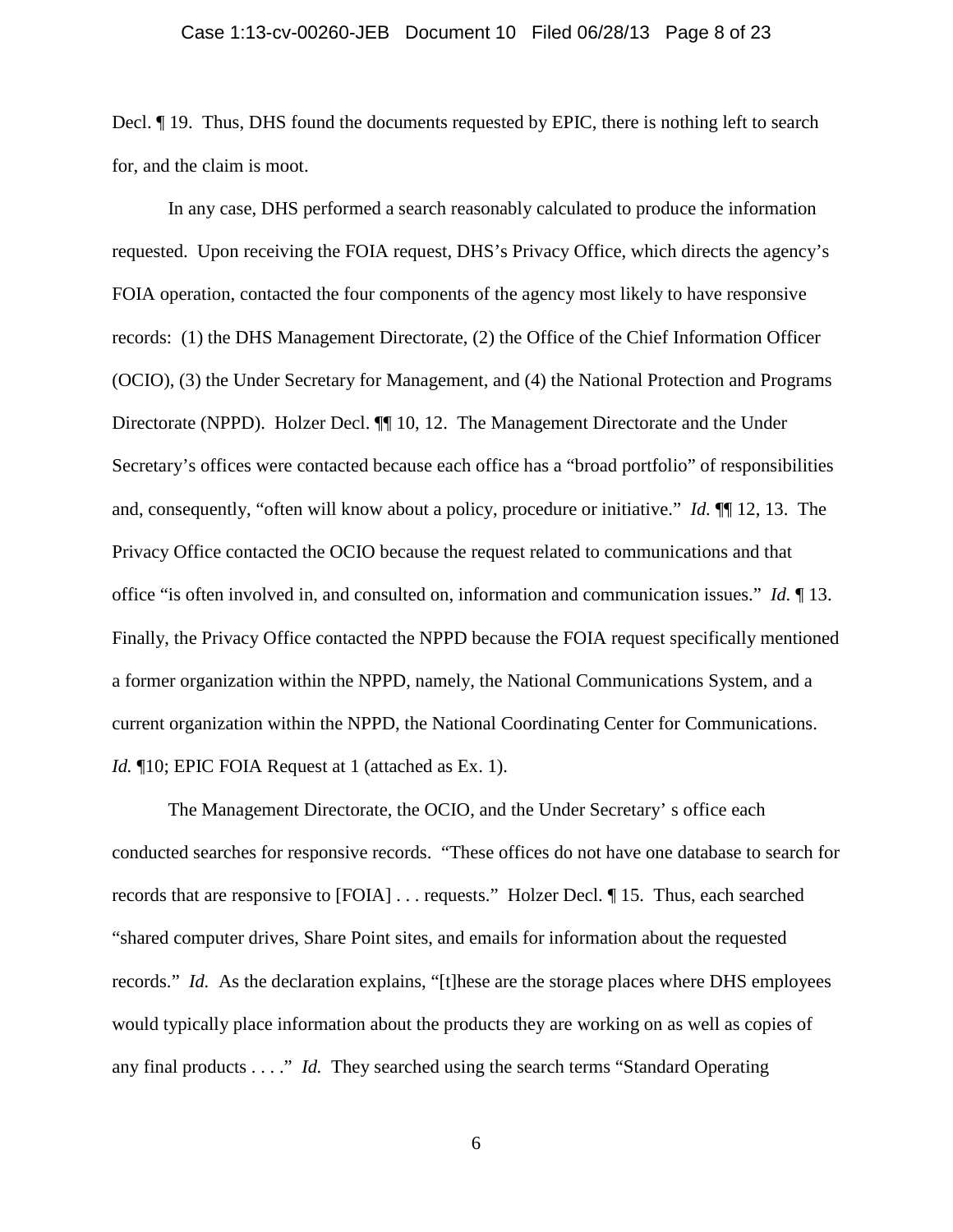#### Case 1:13-cv-00260-JEB Document 10 Filed 06/28/13 Page 9 of 23

Procedure 303" and "SOP 303." *Id.* None of the offices located a record subject to the FOIA responsive to EPIC's request. *Id.* ¶ 16.

 The NPPD initially declined to search, stating that it had no records responsive to the request. Holzer Decl. ¶ 11**.** After the ALJ remanded the matter to the agency in response to EPIC's administrative appeal, the Privacy Office again approached the NPPD. *Id.* ¶ 19. At that time, the NPPD recognized that it had erred in responding to the Privacy Office's initial inquiry: The NPPD had confused the documents sought by EPIC's request with those sought in a different, but similar, request submitted by another party. *Id.* ¶ 11. The NPPD then searched and located a copy of SOP 303. *Id*. ¶ 19. It also recognized that SOP 303 contained all three categories of information sought by EPIC, and that no other document contained these narrow categories of information. *Id.* ¶¶ 19, 21.

 This description of the search, along with the additional details included in the declaration, establish that DHS conducted a search reasonably calculated to locate the information requested. The Holzer declaration identifies the DHS components most likely to have responsive material; the reason those components were likely to have responsive material; the general processes employed in conducting the search for documents, including the search terms used; and the record located – the SOP. The declaration also explains that DHS concluded its search after locating the SOP because it is the only potentially responsive record; no other records contain the narrow categories of information sought by plaintiff. Concluding the search at that point was reasonable because "the reasonableness of an agency's search [is] based on what the agency knew at its conclusion rather than what the agency speculated at its inception," *Campbell v. U.S. Dep't of Justice*, 164 F.3d 20, 28 (D.C. Cir. 1998), and at the conclusion, the agency knew that it had the SOP and that "are no other documents that contain the full text of the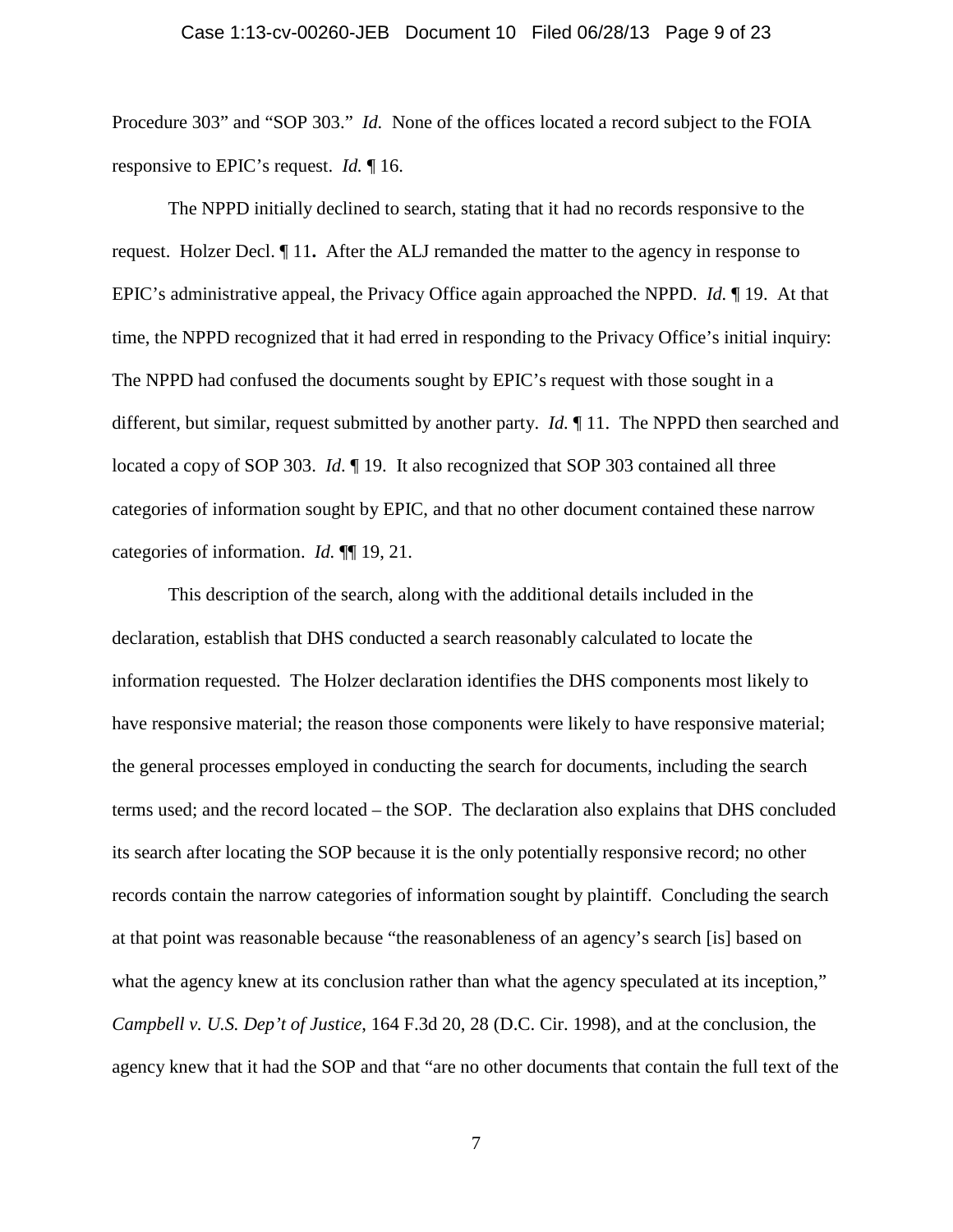#### Case 1:13-cv-00260-JEB Document 10 Filed 06/28/13 Page 10 of 23

questions or any executing protocols," Holzer Decl. ¶ 21. Thus, Mr. Holzer's declaration provides "in reasonable detail the scope and method of the search conducted by the agency [and] will suffice to demonstrate compliance" with FOIA. *Perry*, 684 F.2d at 127. DHS, through its various components, "made a good faith effort to search for the records requested," and "its methods were reasonably expected to produce the information requested," *Kidd v. Dep't of Justice*, 362 F. Supp. 2d 291, 294 (D.D.C. 2005) (internal quotations and citation omitted).

#### **II. SOP 303 Is Exempt, in Part, from Disclosure**

 $\overline{a}$ 

#### A. Exemption 7(E) Shields the Document Sought From Disclosure

DHS has properly withheld SOP 303 in part because releasing the withheld portions would reveal a technique for law enforcement, specifically, for preventing the use of wireless networks to detonate bombs that would endanger persons and/or property.<sup>2</sup>

 Exemption 7 applies to records "compiled for law enforcement purposes." 5 U.S.C. § 552(b)(7). "But it exempts such documents from disclosure only to the extent that production of the information might be expected to produce one of six specified harms." *Keys v. U.S. Dep't of Justice*, 830 F.2d 337, 340 (D.C. Cir. 1987). The FOIA lists the harms in discrete subsections. Subsection 7(E) exempts documents or information that "would disclose techniques and procedures for law enforcement investigations or prosecutions, or would disclose guidelines for law enforcement investigations or prosecutions if such disclosure could reasonably be expected to risk circumvention of the law."  $5 \text{ U.S.C.} \$  $552(b)(7)(E)$ . In short, this is a two-part inquiry: DHS must "demonstrate[ ] both the threshold law enforcement purpose and the danger that at

<sup>&</sup>lt;sup>2</sup> Count III of the complaint could be read to suggest that EPIC is entitled to summary judgment because DHS did not meet statutorily imposed deadlines. Even if DHS failed to meet the deadlines, this suggestion is wrong. *Landmark Legal Found. v. EPA*, 272 F. Supp. 2d 59, 68 (D.D.C. 2003) ("[A] lack of timeliness or compliance with FOIA deadlines does not preclude summary judgment for an agency, nor mandate summary judgment for the requester.").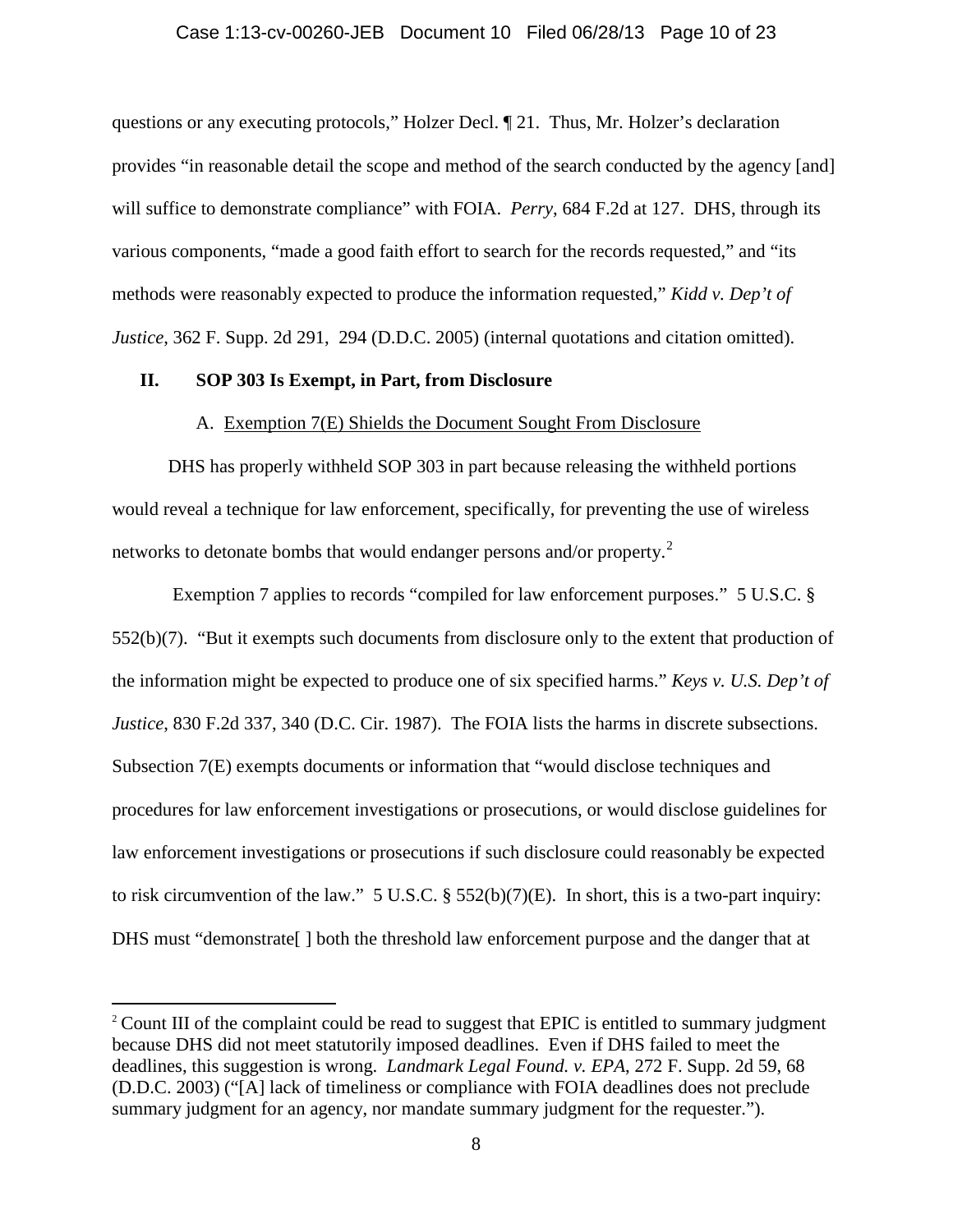#### Case 1:13-cv-00260-JEB Document 10 Filed 06/28/13 Page 11 of 23

least one of the specified harms  $[-$  here, the one identified in  $7(E)$  – $]$  would flow from disclosure." *Keys*, 830 F.2d at 340. DHS satisfies this burden.

To establish the first part of the inquiry, *i.e.*, that the document was compiled for law enforcement purposes, DHS need only make a colorable claim that there is a rational "nexus between the agency's activity" underlying the creation of the document and the agency's "law enforcement duties." *Id.*; *see also Tax Analysts v. IRS*, 294 F.3d 71, 76-79 (D.C. Cir. 2002). The range of law enforcement purposes falling within the scope of Exemption 7 includes law enforcement activities designed to prevent crimes and terrorist attacks: "[S]teps by law enforcement officers to prevent terrorism surely fulfill 'law enforcement purposes,'" *Milner v. Dep't of Navy*, 131 S.Ct. 1259, 1272 (2011) (Alito, J., concurring); *see also Pratt v. Webster*, 673 F.2d 408, 421 (D.C. Cir. 1982) (including "the maintenance of national security" as a law enforcement purpose); *Pub. Emp. for Envtl. Responsibility v. U.S. Section Int'l Boundary and Water Comm'n*, 839 F.Supp.2d 304, 327 (D.D.C. 2012) (shielding plans for responding to dam failures); *U.S. News & World Report v. Dep't of the Treasury*, No. 84-2303, 1986 U.S. Dist. LEXIS 27634, at \*5 (D.D.C. Mar. 26, 1986) (protecting Secret Service's contract specifications for President's armored limousine); *Living Rivers, Inc. v. U.S. Bureau of Reclamation*, 272 F. Supp. 2d 1313, 1318-20 (D. Utah 2003) (exempting from disclosure inundation maps, which show the effect of dam failure); *Asian Law Caucus v. DHS*, No. 08-00842, 2008 WL 5047839, at \*4 (N.D. Cal. Nov. 24, 2008) (protecting from disclosure documents with details about terrorism watch lists); *Gordon v. FBI*, 388 F. Supp. 2d 1028, 1035-36 (N.D. Cal. 2005) (same); *Judicial Watch, Inc. v. U.S. Dep't of Commerce*, 337 F. Supp. 2d 146, 181-82 (D.D.C. 2004) (approving withholding of "firearm specifications" and "radio frequencies" used by agents protecting Secretary of Commerce); *Voinche v. FBI*, 940 F. Supp. 323, 329, 332 (D.D.C. 1996) (allowing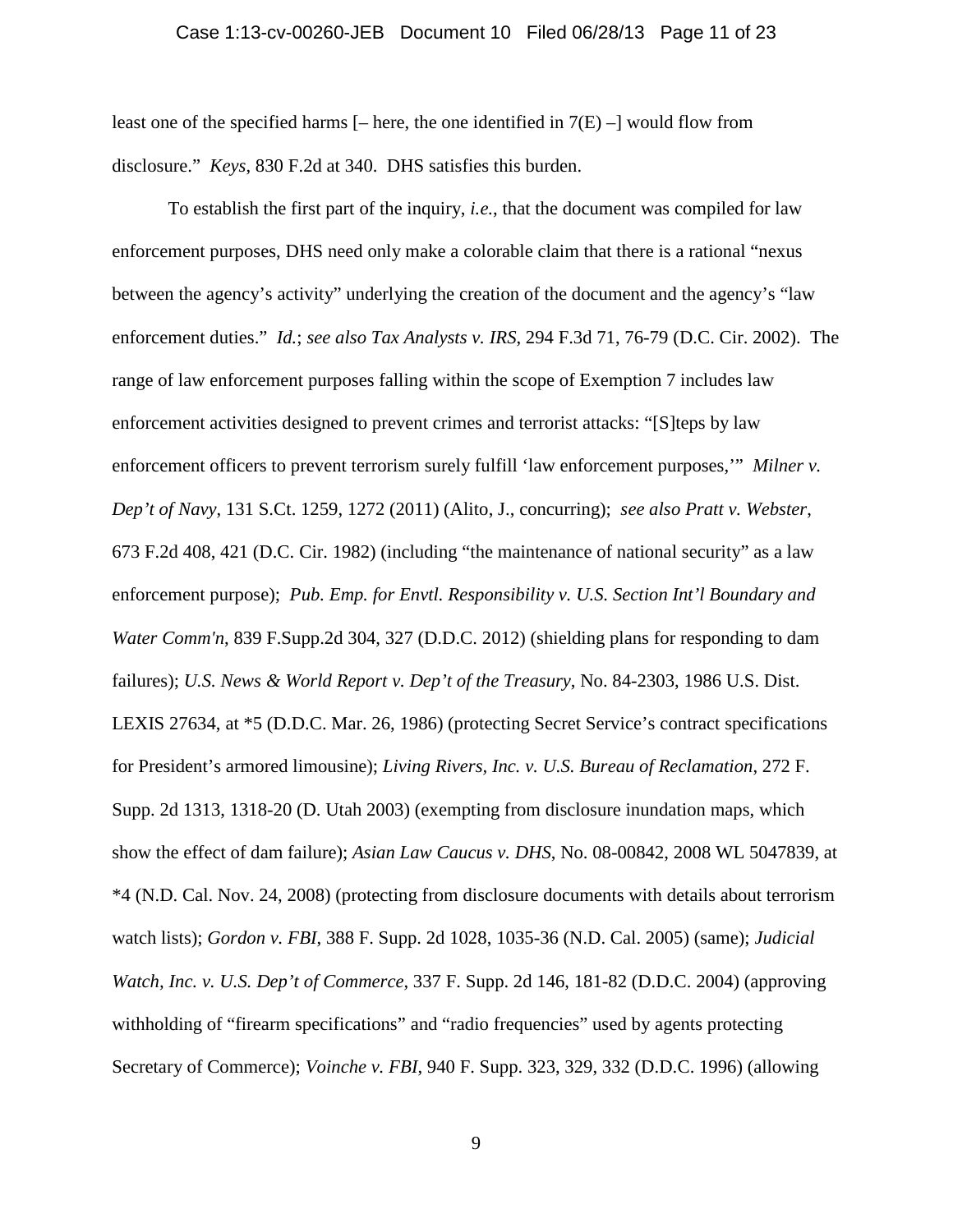#### Case 1:13-cv-00260-JEB Document 10 Filed 06/28/13 Page 12 of 23

the withholding of documents regarding the Supreme Court's security measures). This makes sense because "[t]he ordinary understanding of law enforcement includes not just the investigation and prosecution of offenses that have already been committed, but also proactive steps designed to prevent criminal activity and to maintain security." *Milner*, 131 S. Ct. at 1272 (Alito, J., concurring).

What is more, courts defer to a law enforcement agency's assertion that information or documents were compiled for a law enforcement purpose because government agencies "typically go about their intended business." *Pratt*, 673 F.2d at 417-18. And "DHS . . . [is] unquestionably [a] federal law enforcement agenc[y]." *Nat'l Day Laborer Organizing Network v. U.S. Immigration & Customs Enforcement Agency*, 811 F. Supp. 2d 713, 744-45 (S.D.N.Y. 2011).

DHS compiled SOP 303 for a law enforcement purpose. Holzer Decl. ¶ 20 ("The SOP was compiled for a law enforcement purpose . . . ."). SOP 303, which was drafted by a component of DHS, is "a homeland security procedure primarily intended to efficiently and effectively deter the triggering of radio-activated improvised explosive devices . . . that would endanger life and property." Holzer Decl.  $\P$  20, 25. As established by the numerous cases cited above, efforts to prevent terrorism, like the one enshrined in SOP, constitute an essential law enforcement activity. Indeed, "[p]articularly in recent years, terrorism prevention and national security measures have been recognized as vital to effective law enforcement efforts in our Nation." *Milner*, 131 S. Ct. at 1272 (Alito, J., concurring). And there is a self-evidently rational "nexus" between this activity – *i.e.*, instituting a process for shutting down wireless networks to prevent bombings – and the Department of *Homeland Security*'s law enforcement duties: DHS exists to keep the country safe and preventing bombings does just that. *See Keys*, 830 F.2d at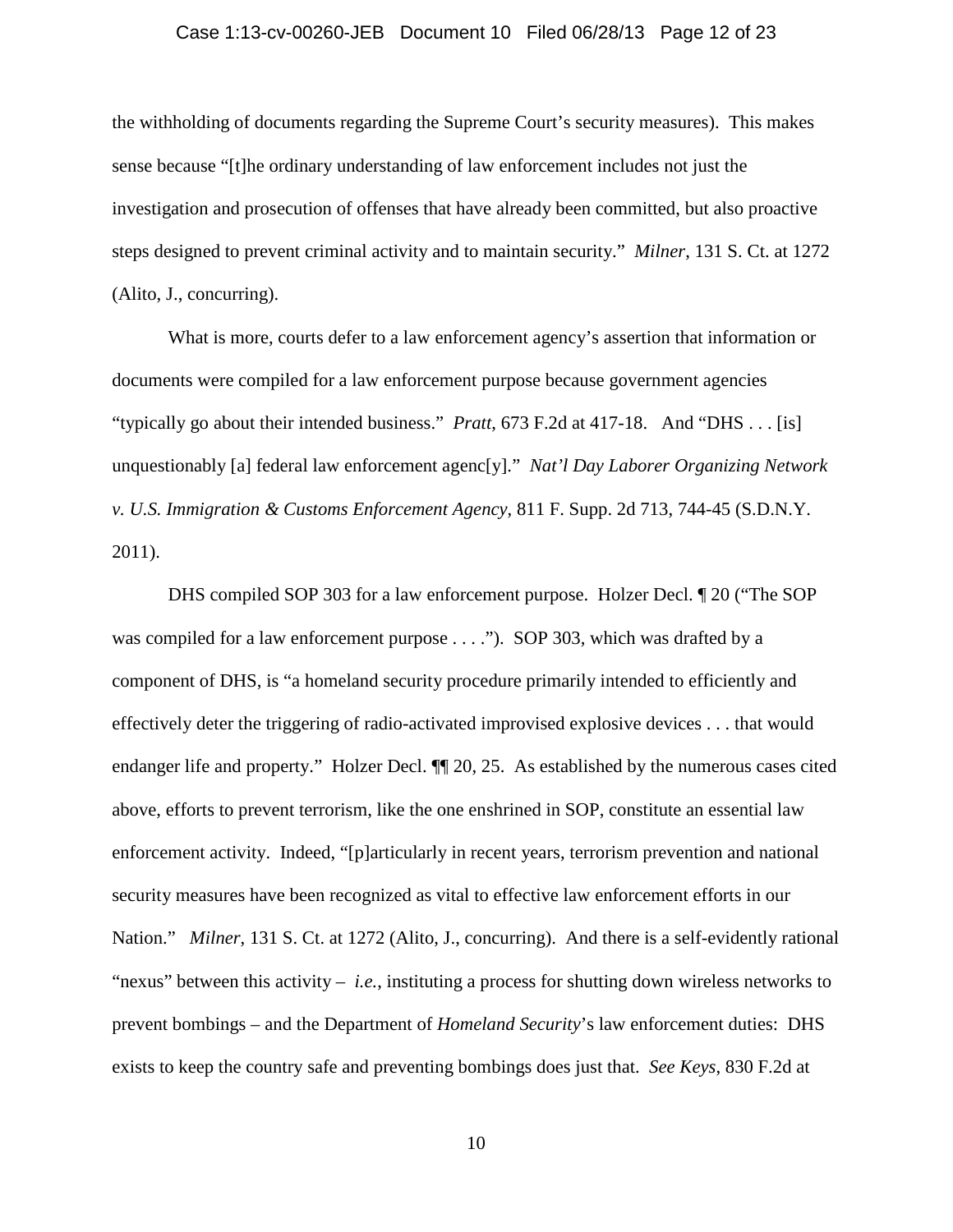#### Case 1:13-cv-00260-JEB Document 10 Filed 06/28/13 Page 13 of 23

340. Finally, even if there were some doubt about whether DHS compiled SOP 303 for a law enforcement purposes (there is not), that doubt would be resolved in DHS's favor given that it is a law enforcement agency. *See Pratt*, 673 F.2d at 417-18. Thus, DHS has made the threshold showing for invoking Exemption 7 by demonstrating that SOP 303 was "compiled for law enforcement purposes." 5 U.S.C. § 552(b)(7). The inquiry, then, moves to step two, establishing the existence of the harm described in subsection 7(E).

Exemption 7(E) protects law-enforcement documents that "would disclose techniques and procedures for law enforcement investigations or prosecutions, or would disclose guidelines for law enforcement investigations or prosecutions if such disclosure could reasonably be expected to risk circumvention of the law." 5 U.S.C.  $\S$  552(b)(7)(E). Exemption 7(E) protects from disclosure techniques and procedures used to prevent and protect against crimes, as well as techniques and procedures used to investigate crimes after they have been committed. *See, e.g., U.S. News & World Report*, 1986 U.S. Dist. LEXIS 27634, at \*5-6. Exemption 7(E) does not require a particular determination of harm that would result from disclosure of specific records or information; rather, the exemption categorically protects information related to law enforcement techniques. *See Smith v. Bureau of Alcohol, Tobacco & Firearms*, 977 F. Supp. 496, 501 (D.D.C. 1997) ("Exemption 7(E) provides categorical protection to information related to law enforcement techniques."); *Fisher v. Dep't of Justice*, 772 F. Supp. 7, 12 n.9 (D.D.C. 1991), *aff'd*, 968 F.2d 92 (D.C. Cir. 1992).

Releasing SOP 303 would result in the disclosure of a law enforcement technique. The technique at issue here is DHS's technique for coordinating an orderly process for disabling a wireless telecommunications network to prevent, among other things, the use of the network to remotely detonate an explosive device. Holzer Decl. ¶ 25. "SOP 303 establishes a protocol for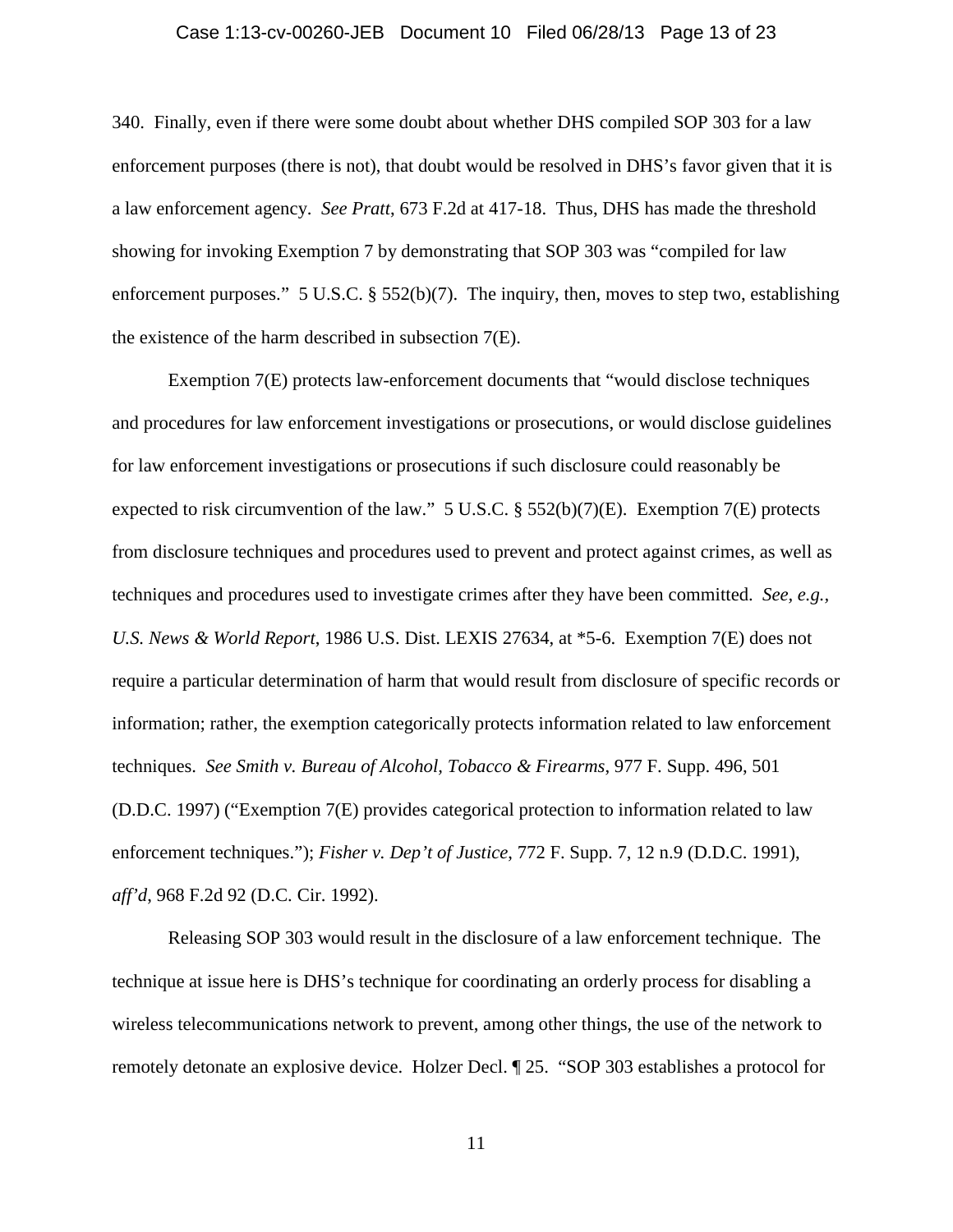#### Case 1:13-cv-00260-JEB Document 10 Filed 06/28/13 Page 14 of 23

verifying that circumstances exist that would justify shutting down wireless networks . . . [and] provides a step-by-step process for the orderly shut-down of wireless networks following verification of the facts and appropriate weighing of the circumstances." *Id.* This is undoubtedly a technique, *i.e.*, a "procedure" or "a particular way of doing or of going about the accomplishment of something." *See* Webster's Third New International Dictionary (1986). And while such a technique might not fit within some crabbed notions of law enforcement techniques, "[i]t is inconceivable . . . that Congress meant to afford [preventative law enforcement] activities any less protection from disclosure simply because they do not fit within the traditional notion of investigative law enforcement techniques. Indeed, it is difficult to imagine agency procedures or techniques more deserving of protection." *U .S. News & World Report*, 1986 U.S. Dist. LEXIS 27634, at \*6-7.

#### B. DHS Has Properly Withheld SOP 303 Under Exemption 7(F)

DHS has withheld portions of SOP 303 under Exemption 7(F) because releasing them, and thereby disclosing portions of the process for shutting down wireless networks to prevent bombings, could endanger individuals' physical safety.

Exemption 7(F) shields from disclosure records or information compiled for a law enforcement purpose, if its production "could reasonably be expected to endanger the life or physical safety of any individual." 5 U.S.C. § 552(b)(7)(F). "While courts generally have applied Exemption 7(F) to protect law enforcement personnel or other specified third parties, by its terms, the exemption is not so limited; it may be invoked to protect 'any individual' reasonably at risk of harm." *Amuso v. U.S. Dept. of Justice*, 600 F. Supp. 2d 78, 101 (D.D.C. 2009) (quotation marks omitted). Indeed, in *Living Rivers*, the court upheld the Bureau of Reclamation's invocation of Exemption 7(F) over inundation maps, which described the effects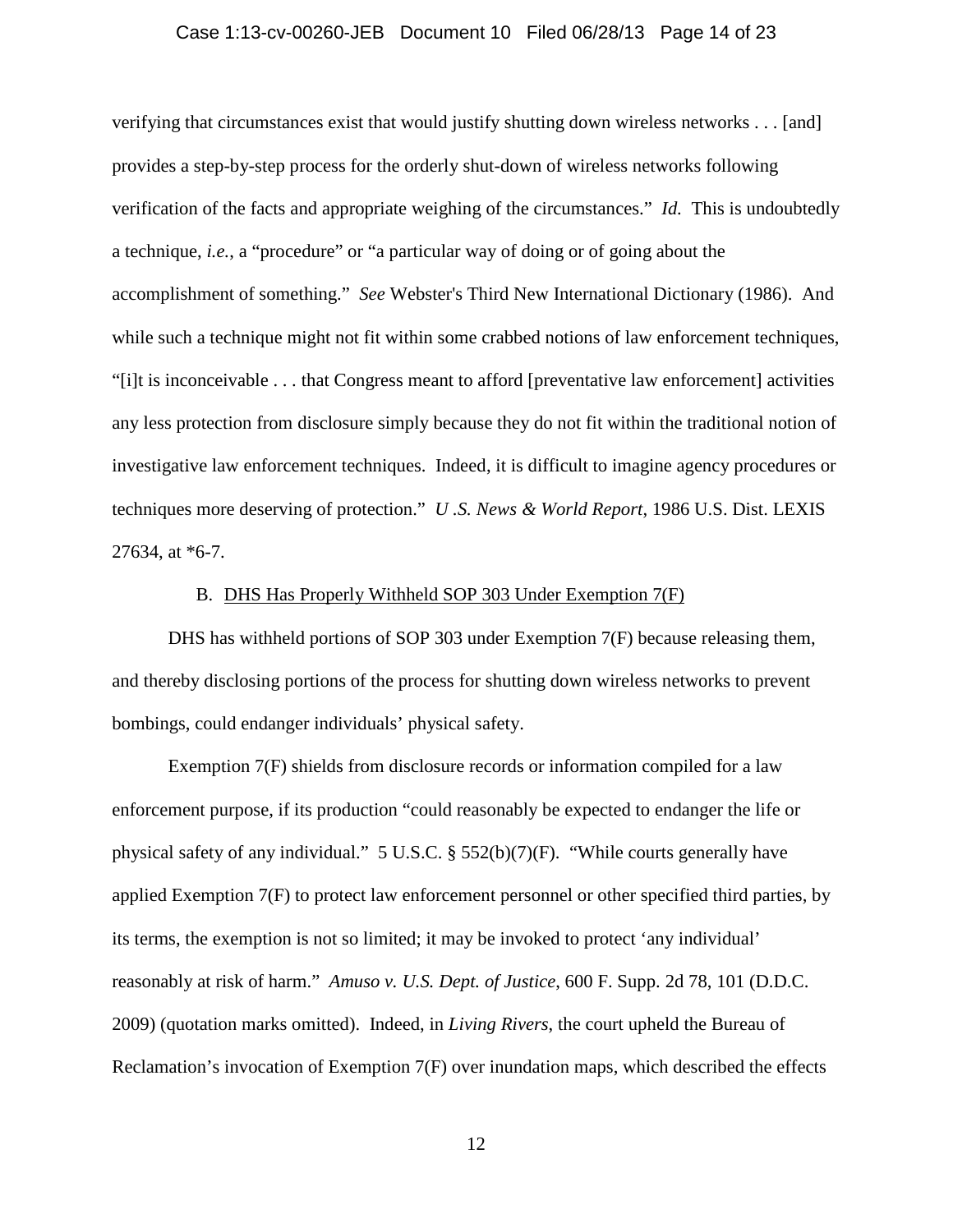#### Case 1:13-cv-00260-JEB Document 10 Filed 06/28/13 Page 15 of 23

of dam failures for the areas downstream from the Hoover and Glen Canyon Dams, because those maps could be used to aid terrorist attacks on the dams that would jeopardize the downstream population. 272 F. Supp. 2d at 1321-22. Importantly, "[w]ithin limits, the Court[s] defer[ ] to [an] agency's assessment of danger." *Amuso*, 600 F. Supp. at 101.

DHS properly withheld SOP 303 because its disclosure could reasonably be expected to endanger the physical safety of individuals near unexploded bombs. DHS has already established that it compiled SOP 303 for law enforcement purposes. *See* § II.A above. Thus, it need only demonstrate that releasing SOP 303 could reasonably be expected to endanger the physical safety of any individual. 5 U.S.C. § 552(b)(7). SOP 303 describes a procedure for shutting down wireless networks to prevent bombings that would endanger lives. Holzer Decl. ¶ 25. Releasing information regarding this protocol would enable "bad actors" to blunt its usefulness, perhaps even by insinuating themselves into the process. *Id. ¶* 26. Neutering this protocol could reasonably be expected to endanger the physical safety of those near a bomb by increasing the chances that the process will fail and the bomb will explode. "Given that disclosure of the requested information could reasonably lead to circumvention of or interference with a procedure aimed at preventing the triggering of improvised explosive devices, there is a reasonable expectation that disclosure could reasonably endanger the lives or physical safety of the general public." *Id.* This assessment of danger by DHS, a law enforcement agency, is eminently reasonable and deserving of deference. *See Amuso*, 600 F. Supp. at 101.

# C. DHS Properly Withheld Information in SOP 303 Under Exemption 7(C) and Exemption 6

DHS has withheld from the disclosure the names, direct-dial telephone numbers, and email addresses of state homeland security officials to protect their personal privacy. Holzer Decl. ¶¶ 23-24**.** These withholdings are justified under Exemptions 6 and 7(C).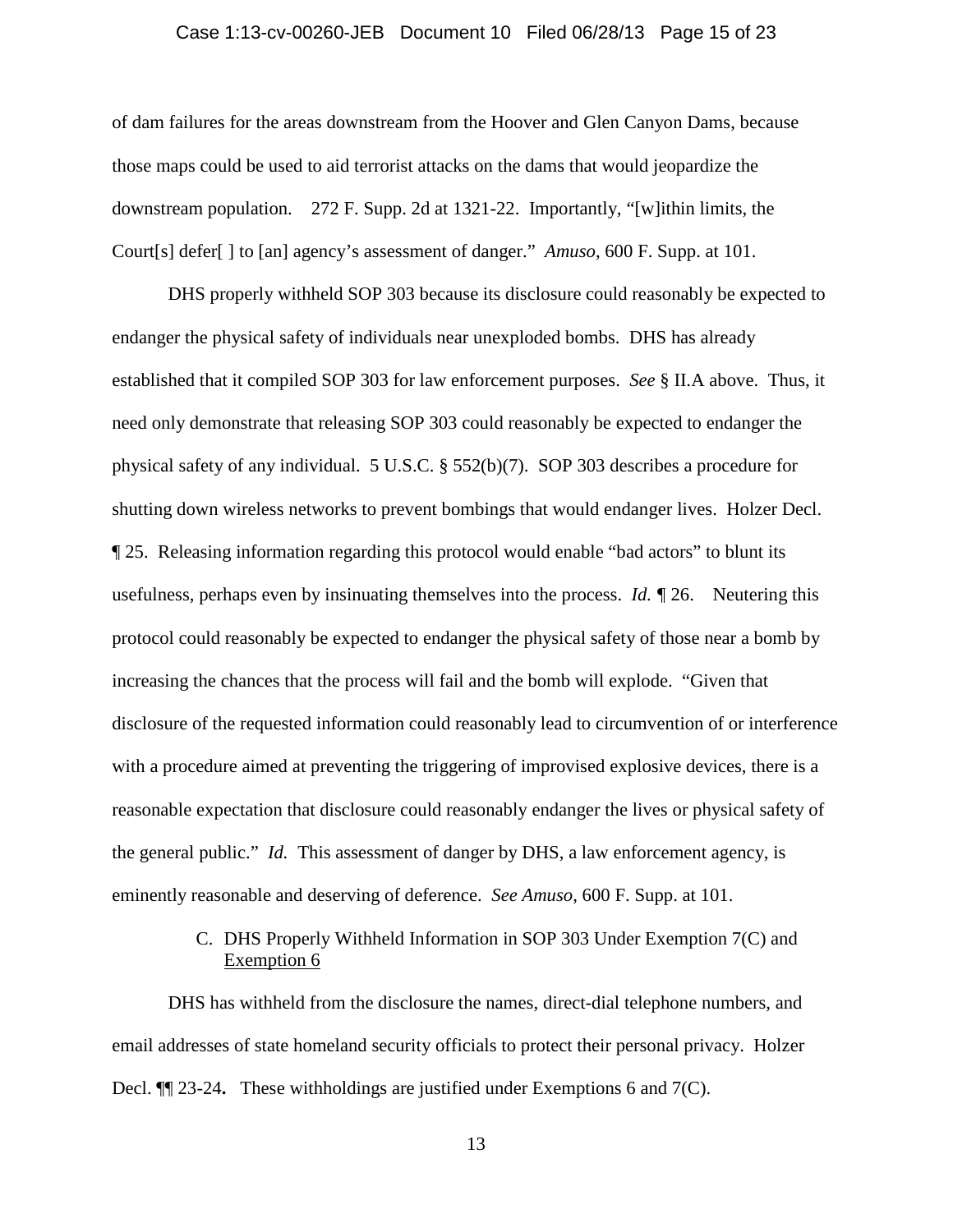#### Case 1:13-cv-00260-JEB Document 10 Filed 06/28/13 Page 16 of 23

Exemption 7(C) protects records or information compiled for a law enforcement purpose to the extent that the production of records "could reasonably be expected to constitute an unwarranted invasion of personal privacy." 5 U.S.C. § 552(b)(7)(C). Exemption 6 protects "personnel and medical files and similar files the disclosure of which would constitute a clearly unwarranted invasion of personal privacy." 5 U.S.C. § 552(b)(6). The D.C. Circuit has interpreted the term "files" in the context of Exemption 6 to encompass "not just files, but also bits of personal information, such as names and addresses, the release of which would create a palpable threat to privacy." *Judicial Watch v. FDA*, 449 F.3d 141, 152-53 (D.C. Cir. 2006). Both exemptions require the agency and the court to "balance the privacy interests that would be compromised by disclosure against the public interest in release of the requested information." *Beck v. Dep't of Justice*, 997 F.2d 1489, 1491 (D.C. Cir. 1993). The only relevant public interest is the interest in knowing what the government is up to. *Sussman v. U.S. Marshals Svc.*, 494 F.3d 1106, 1115 (D.C. Cir. 2007); *Nat'l Ass'n of Home Bldgs. v. Norton*, 309 F.3d 26, 34 (D.C. Cir. 2002).

 Though both exemptions require balancing, "the balance tilts more strongly toward nondisclosure in the context of Exemption 7(C) because Exemption 7(C)'s privacy language is broader than the comparable language in Exemption 6 in two respects." *Braga v. FBI,* 2012 WL 6644356, at \*5 (D.D.C. Dec. 21, 2012) (quotation marks omitted). First, Exemption 6 protects files that, if released, would result in a "clearly unwarranted invasion of personal privacy"; Exemption 7 omits the word "clearly." *Id.* Second, Exemption 7 covers documents that, if released, "could reasonably be expected to constitute" an invasion of privacy, while Exemption 6 covers documents that "would constitute" an invasion of privacy. *Id.*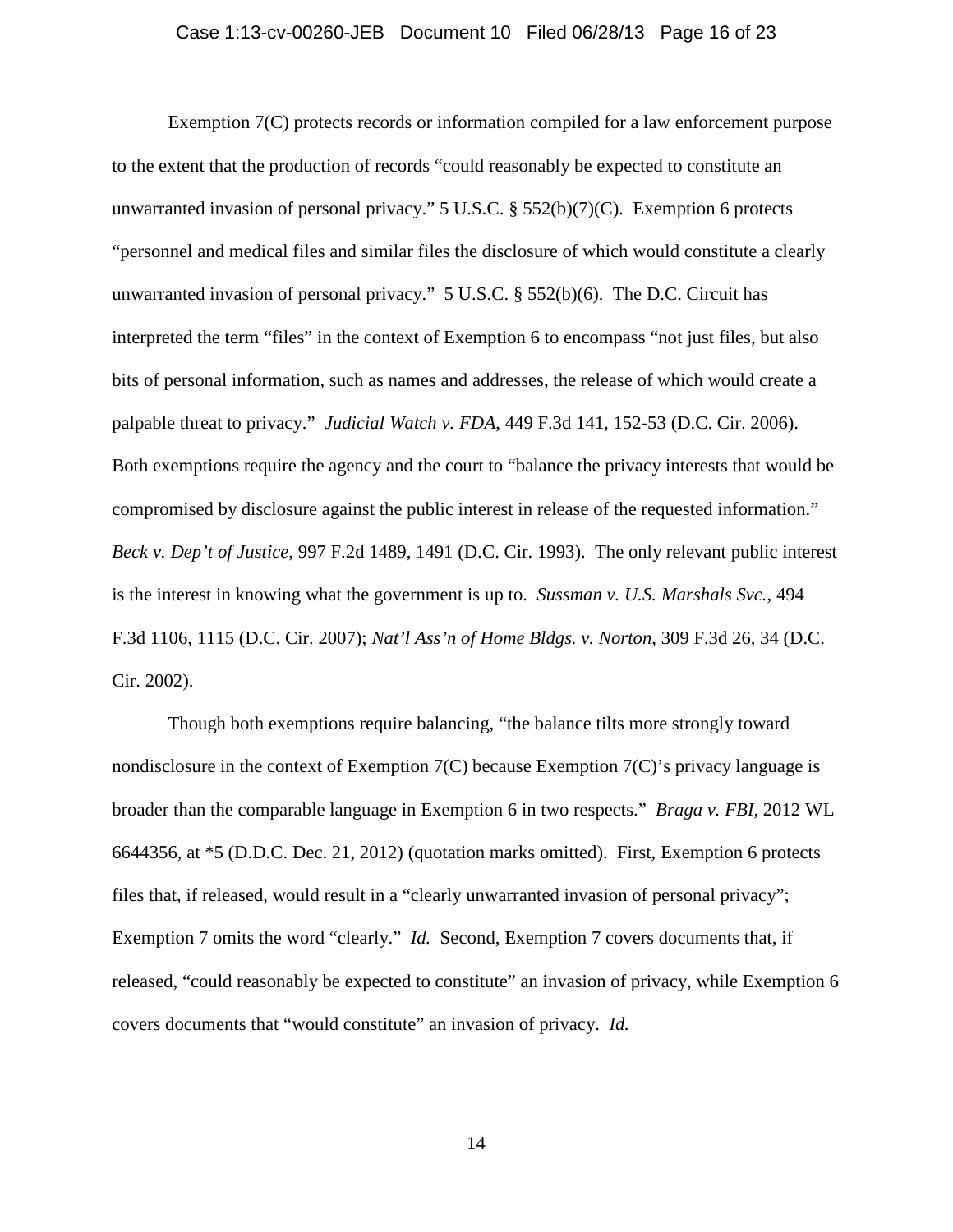The differences in these standards are irrelevant here, however, as DHS's withholding satisfies both exemptions.<sup>3</sup> Releasing the names, direct-dial telephone numbers, and email addresses of state homeland security officials would invade their personal privacy by subjecting them to possible harassment, as well as targeting by bad actors. Holzer Decl. *¶*¶ 23, 24*; see Lazaridis v. U.S. Dep't of State*, 2013 WL 1226607, at \*12 (D.D.C. March 27, 2013) (Exemption 7); *Judicial Watch*, 449 F.3d at 152-53 (Exemption 6); *Nat'l Right to Work Legal Defense & Education Fund v. U.S. Dep't of Labor*, 828 F. Supp. 2d 183, 192-93 (D.D.C. 2011) (Exemption 6). And there is no public interest in the release of this information, as it does not provide information about what the government is up to. *See* Holzer Decl. ¶¶ 23, 24; *Lazaridis*, 2013 WL 1226607, at \*12 (Exemption 7(C)) ; *Nat'l Right to Work*, 828 F. Supp. 2d at 192-93 (Exemption 6). Thus, these withholdings are proper. *See Sussman*, 494 F.3d at 1115 (Exemption 7(c)); *Lazaridis*, 2013 WL 1226607, at \*12 (Exemption 7(C)) ; *Nat'l Right to Work*, 828 F. Supp. 2d at 192-93 (Exemption 6).

#### **III. The Agency Performed an Appropriate Segregability Analysis**

The agency carefully reviewed SOP 303 and determined that portions of SOP 303 could be separated from the exempt sections of the documents and released. Those non-exempt portions are being provided to EPIC. No other segments of the document could be released without compromising the interests protected by the exemptions invoked by DHS. Holzer Decl. ¶ 22**.**

 $\overline{a}$ 

<sup>&</sup>lt;sup>3</sup> As discussed before, DHS has demonstrated that it compiled SOP 303 for law enforcement purposes).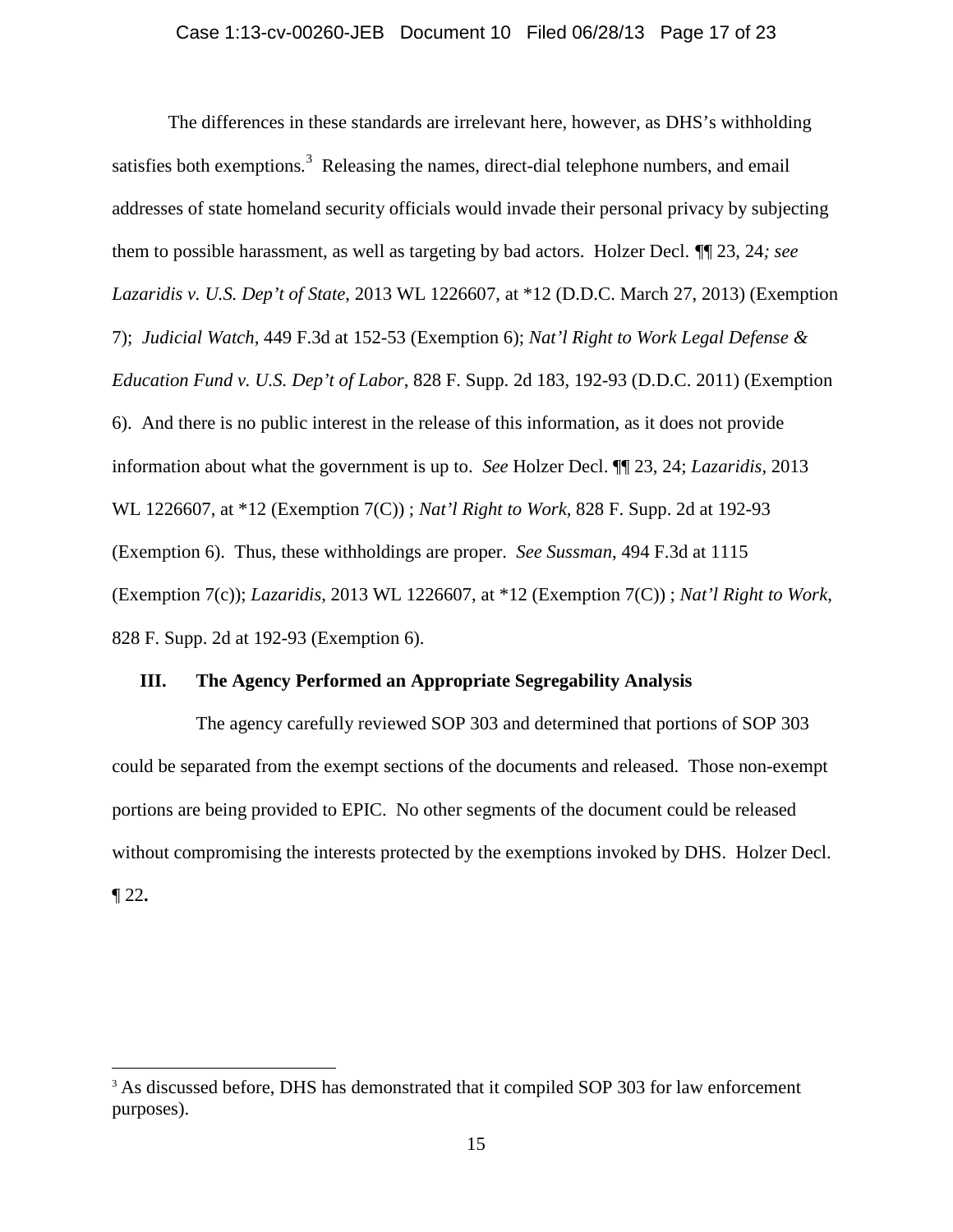## **CONCLUSION**

The Court should dismiss EPIC's adequacy-of-the-search claim as moot and enter judgment in favor of DHS with regard to EPIC's challenge to the agency's withholding. In the alternative, the Court should enter judgment in favor of DHS with respect to all claims.

Dated: June 28, 2013 Respectfully submitted,

 STUART F. DELERY Acting Assistant Attorney General

RONALD C. MACHEN JR United States Attorney

 ELIZABETH J. SHAPIRO Deputy Director, Federal Programs Branch, Civil Division

 /s/ Justin M. Sandberg JUSTIN M. SANDBERG (Ill. Bar No. 6278377) Trial Attorney U.S. Dept. of Justice, Civil Division, Federal Programs Branch 20 Mass. Ave., NW, Rm. 7302 Washington, DC 20001 (202) 514-5838 phone (202) 616-8202 fax justin.sandberg@usdoj.gov

Attorneys for Defendant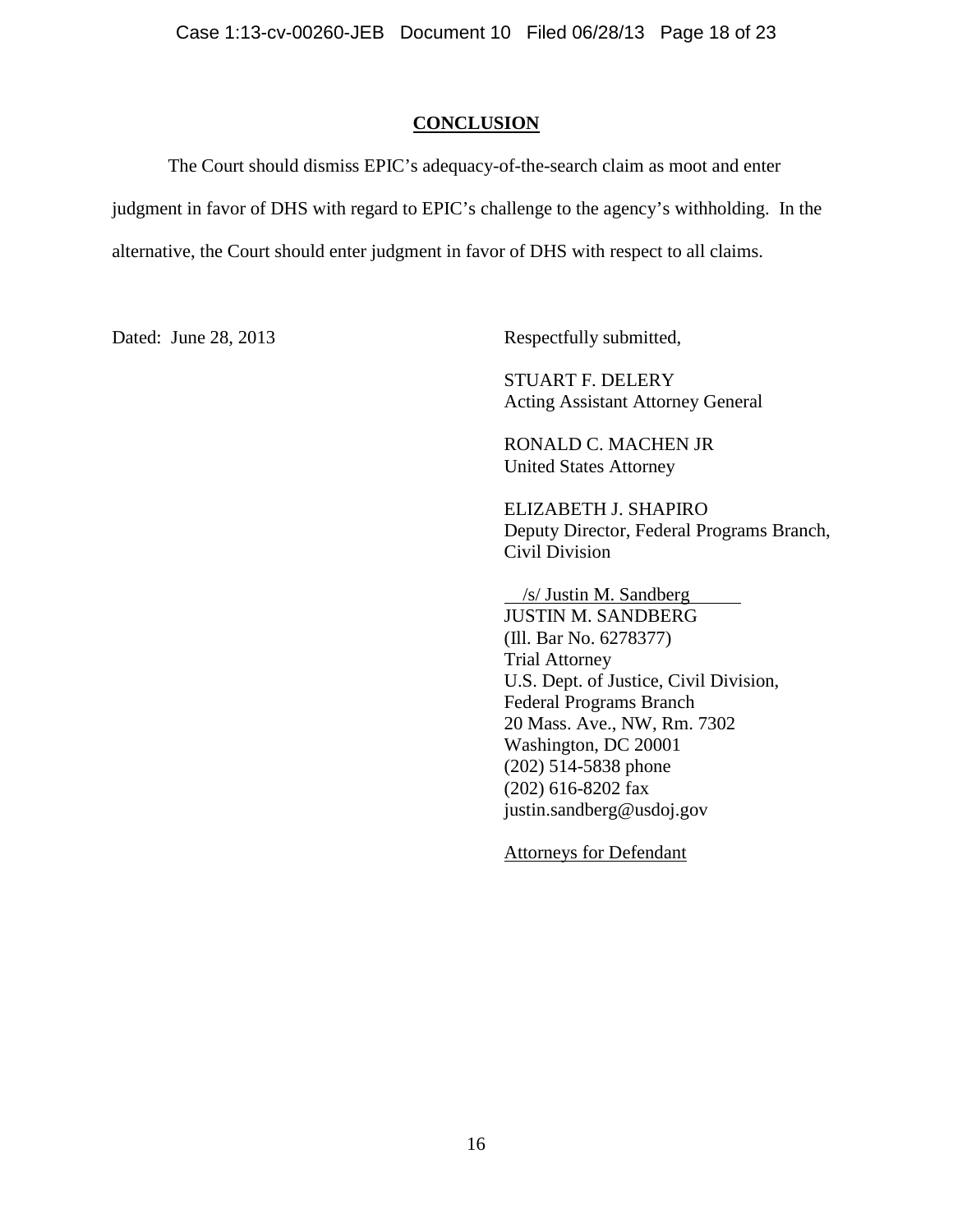# **IN THE UNITED STATES DISTRICT COURT FOR THE DISTRICT OF COLUMBIA**

| ELECTRONIC PRIVACY     |  |
|------------------------|--|
| INFORMATION CENTER,    |  |
| Plaintiff,             |  |
|                        |  |
| V.                     |  |
|                        |  |
| DEPARTMENT OF HOMELAND |  |
| SECURITY,              |  |
|                        |  |
| Defendant.             |  |
|                        |  |

\_\_\_\_\_\_\_\_\_\_\_\_\_\_\_\_\_\_\_\_\_\_\_\_\_\_\_\_\_\_\_\_\_\_\_\_

Case No. 1:13-CV-260 (JEB)

## **DEFENDANT'S STATEMENT OF UNDISPUTED MATERIAL FACTS IN SUPPORT OF MOTION FOR SUMMARY JUDGMENT**

Pursuant to Local Civil Rule 7(h), Defendants submit this statement of material

facts as to which no genuine issue exists.

1. Plaintiff Electronic Privacy Information Center (EPIC) submitted a Freedom of

Information Act (FOIA) request to the Department of Homeland Security (DHS)

seeking three categories of records:

- 1) The full text of Standard Operating Procedure 303;
- 2) The full text of the pre-determined 'series of questions' that determines if a shutdown is necessary; [and]
- 3) Any executing protocols or guidelines related to the implementation of Standard Operating Procedure 303, distributed to DHS, other federal agencies, or private companies, including protocols related to oversight of shutdown determinations.

EPIC FOIA Request, July 10, 2012 (attached as Ex. 1).

2. Standard Operating Procedure (SOP) 303 is a document that details a process for

the "deactivation of wireless networks" primarily to "deter the triggering of radio-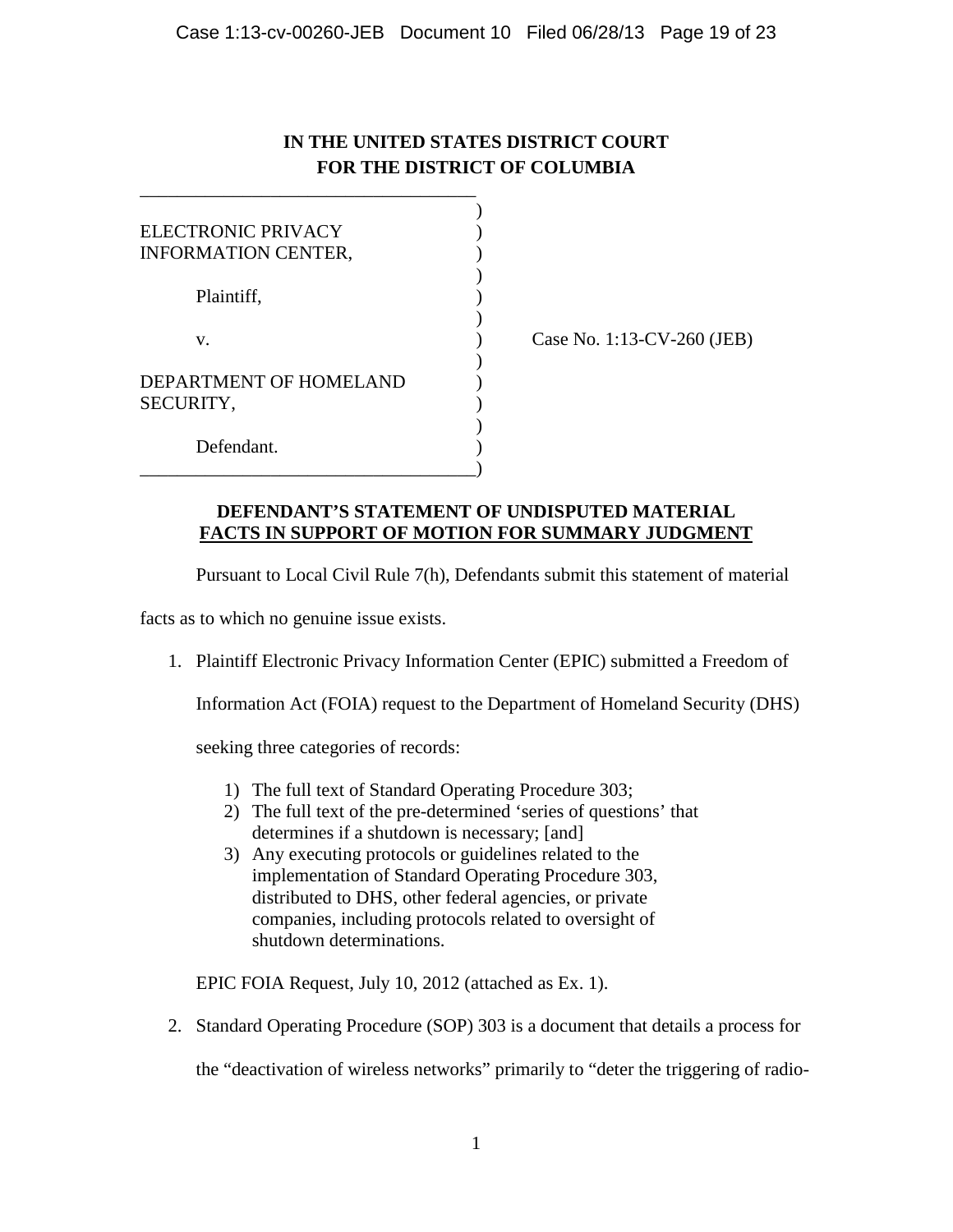activated improvised explosive devices." Declaration of James V.M.L. Holzer, Senior Director of FOIA Operations for the DHS Privacy Office, June 28, 2013, ¶ 25 (attached as Ex. 2).

- 3. Upon receiving the FOIA request, DHS's Privacy Office contacted the components of the agency most likely to have responsive records: (1) the DHS Management Directorate, (2) the Office of the Chief Information Officer (OCIO), (3) the Under Secretary for Management, and (4) the National Protection and Programs Directorate (NPPD). *Id.* ¶¶ 10, 12.
- 4. The Privacy Office asked these components to search their files for responsive records. *Id.* ¶¶ 10, 12.
- 5. The Management Directorate and the Under Secretary's offices were asked to search their records because each office has a "broad portfolio" of responsibilities and, consequently, "often will know about a policy, procedure or initiative." *Id.* ¶¶ 12, 13.
- 6. The OCIO was asked to search its records because the request related to communications and that office "is often involved in, and consulted on, information and communication issues." *Id.* ¶ 13.
- 7. Each of three offices searched "shared computer drives, Share Point sites, and emails for information about the requested records" because "[t]hese are storage places where DHS employees would typically place information about the products they are working on as well as copies of any final products . . . ." Id. ¶ 15.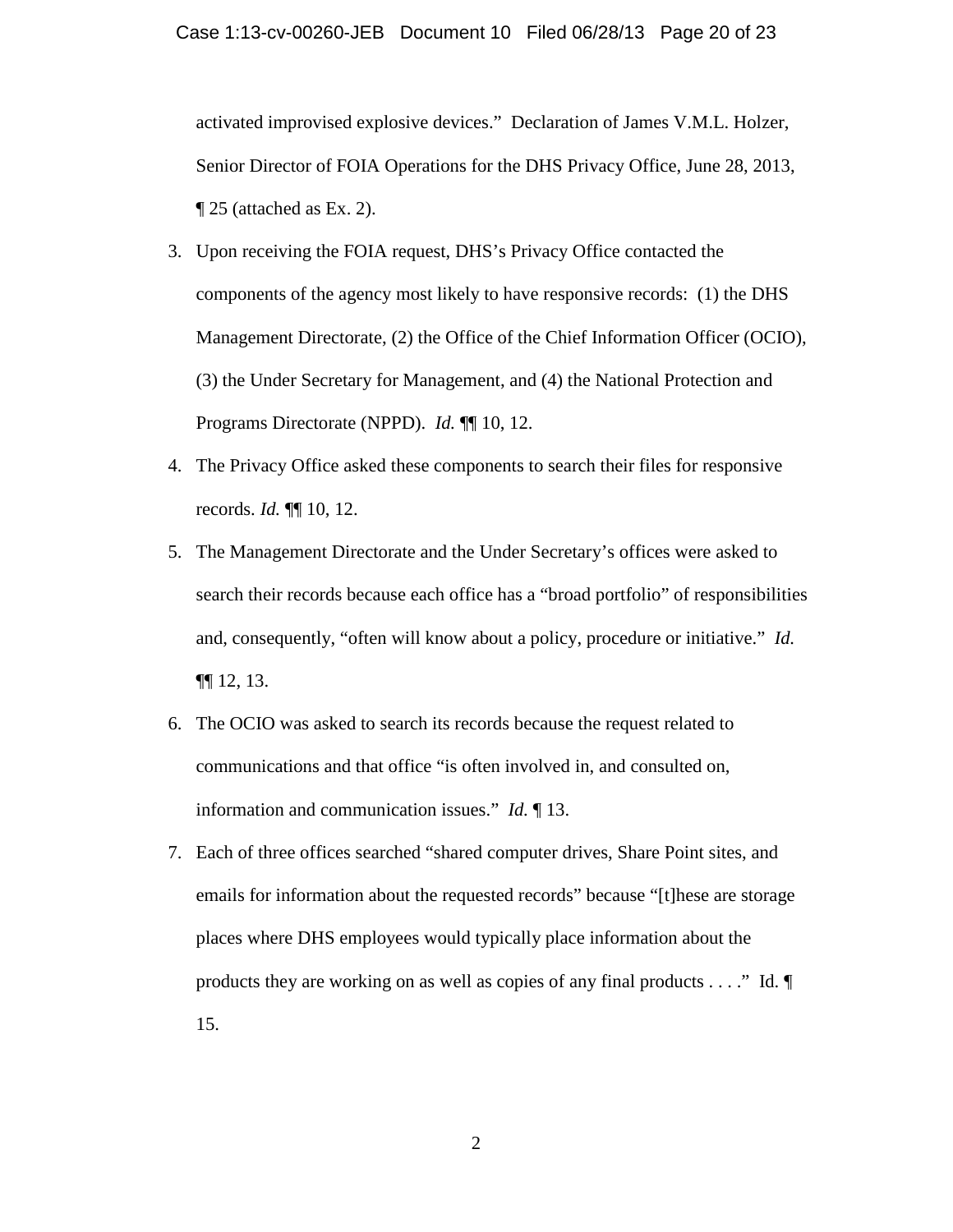- 8. They searched using the search terms "Standard Operating Procedure 303" and "SOP 303." *Id.*
- 9. The NPPD initially declined to search, stating that it had no records responsive to the request. *Id.* ¶ 11.
- 10. DHS sent EPIC a letter stating that it did not locate any responsive records subject to the FOIA. Letter from Mia Day, DHS FOIA Program Specialist, to Amie L. Stepanovich, Assoc. Litigation Counsel, EPIC, Aug. 21, 2012 (attached as Ex. 3).
- 11. EPIC appealed this determination, arguing that DHS failed to perform an adequate search. EPIC Admin. Appeal, at 2-3, Sept. 13, 2012 (attached as Ex. 4).
- 12. On appeal, the Office of the Chief Administrative Law Judge for the U.S. Coast Guard, which handles certain FOIA appeals for DHS, concluded that DHS had not sufficiently demonstrated the adequacy of its search. Decision Letter from Joanna Sherry, Attorney Advisor, Office of the Chief ALJ, to Stepanovich, March 25, 2013, at 1 (attached as Ex. 5).
- 13. The matter was remanded to the agency for further review. *Id.*
- 14. After this administrative remand, the NPPD conducted a search of its files. Holzer Decl. ¶ 19
- 15. The NPPD located a copy of SOP 303. *Id.*
- 16. The agency ended its search after concluding that SOP 303 contains all three categories of information sought by EPIC and that no other responsive documents exist. *Id.* ¶¶ 19, 21.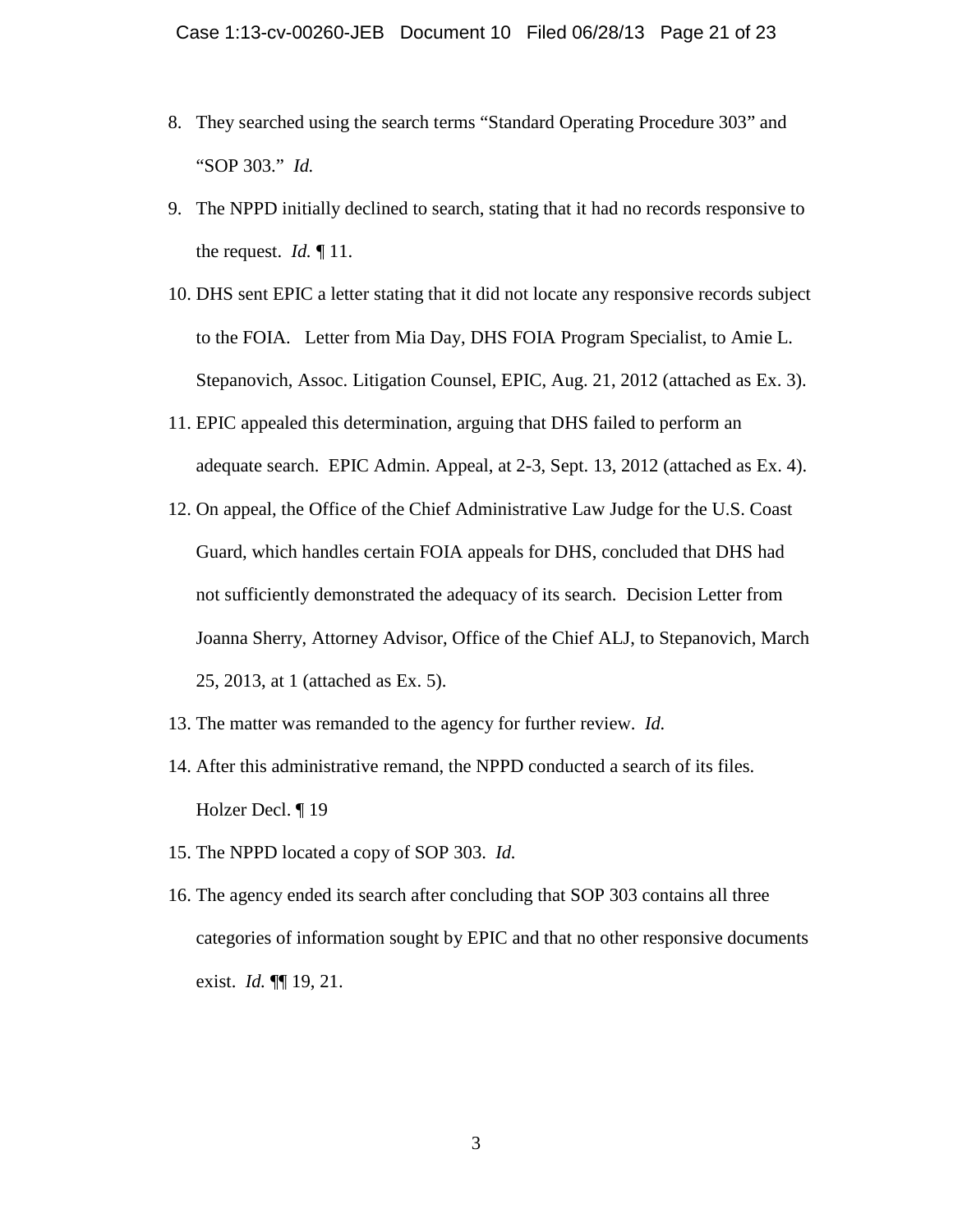- 17. The agency determined that the release of names, direct-dial telephone numbers, and email addresses of state homeland security officials contained in SOP 303 would constitute a clearly unwarranted invasion of personal privacy. *Id.* ¶ 23.
- 18. Accordingly, DHS invokes Exemption 6 to justify this withholding. Holzer *Id.* ¶¶ 22, 23.
- 19. The agency determined that SOP 303 is a record compiled for law enforcement purposes and that the release of release of the names, telephone numbers, and email addresses of state homeland security officials contained in SOP 303 could reasonably be expected to constitute an unwarranted invasion of personal privacy. *Id.* ¶¶ 20, 24.
- 20. Accordingly, DHS invokes Exemption 7(C) to justify this withholding. *Id.* ¶¶ 22, 24.
- 21. The agency determined that SOP 303 is a record compiled for law enforcement purposes and that the release of portions of SOP 303 would disclose the techniques and procedures for law enforcement investigations. *Id.* ¶¶ 20, 25.
- 22. Accordingly, DHS invokes Exemption 7(E) to justify this withholding. Holzer *Id.* ¶¶ 22, 25.
- 23. The agency determined that SOP 303 is a record compiled for law enforcement purposes and the release of portions of SOP 303 could reasonably be expected to endanger the life or physical safety of an individual. *Id.* ¶¶ 20, 26.
- 24. Accordingly, DHS invokes Exemption 7(F) to justify this withholding. Holzer *Id.* ¶¶ 22, 26.